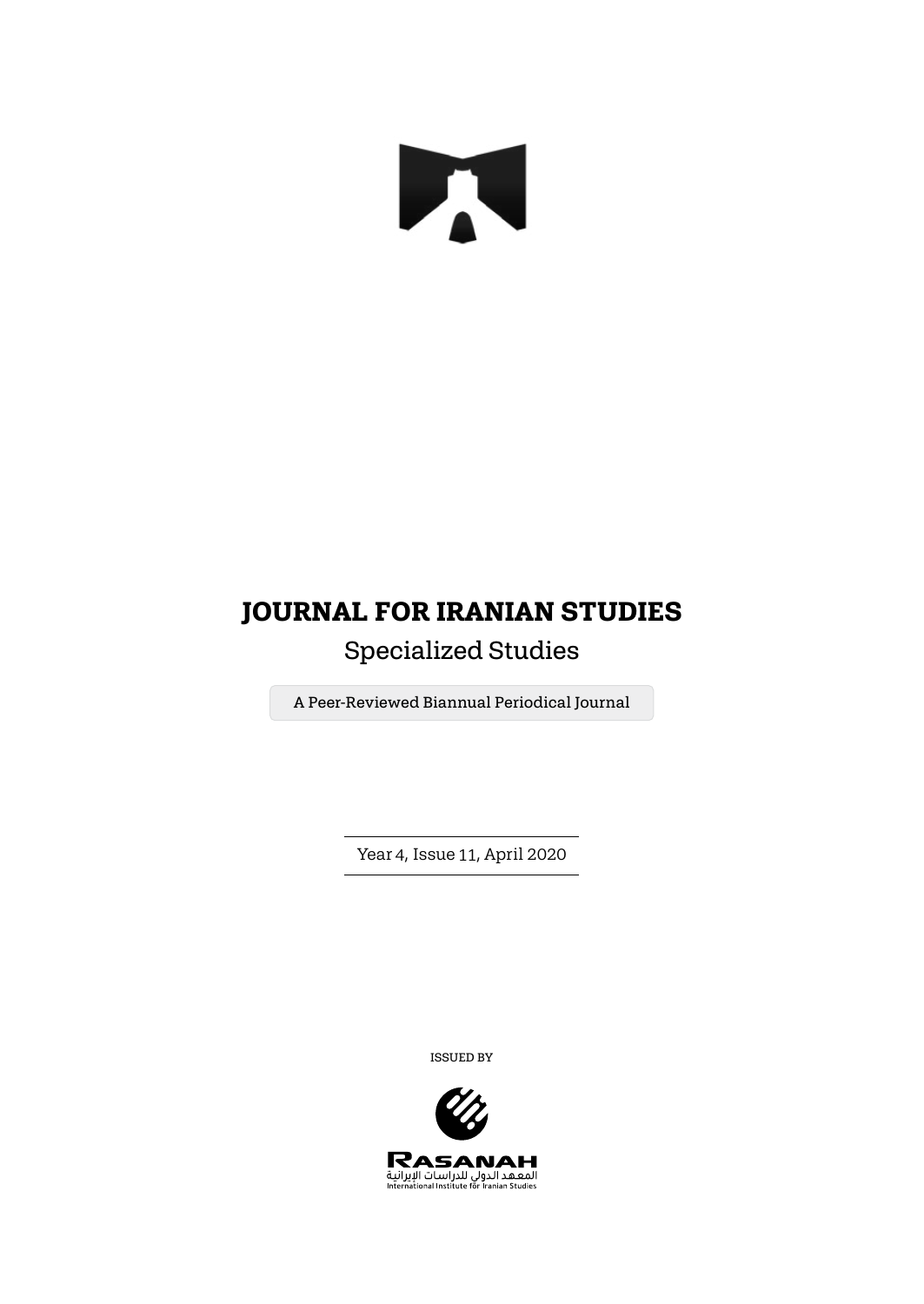## CHINESE-IRANIAN RELATIONS THE PROSPECTS OF STRATEGIC PARTNERSHIP IN A CHANGING WORLD

# CONTENTS

| I. Explanatory Determinants of the Strategic Partnership             |  |
|----------------------------------------------------------------------|--|
|                                                                      |  |
| II. The Level of Relations and the Dimensions of                     |  |
|                                                                      |  |
| III. The Constraints on the Development of Relations                 |  |
|                                                                      |  |
| IV. Iran as a Bargaining Chip Between China and the United States 21 |  |
|                                                                      |  |
|                                                                      |  |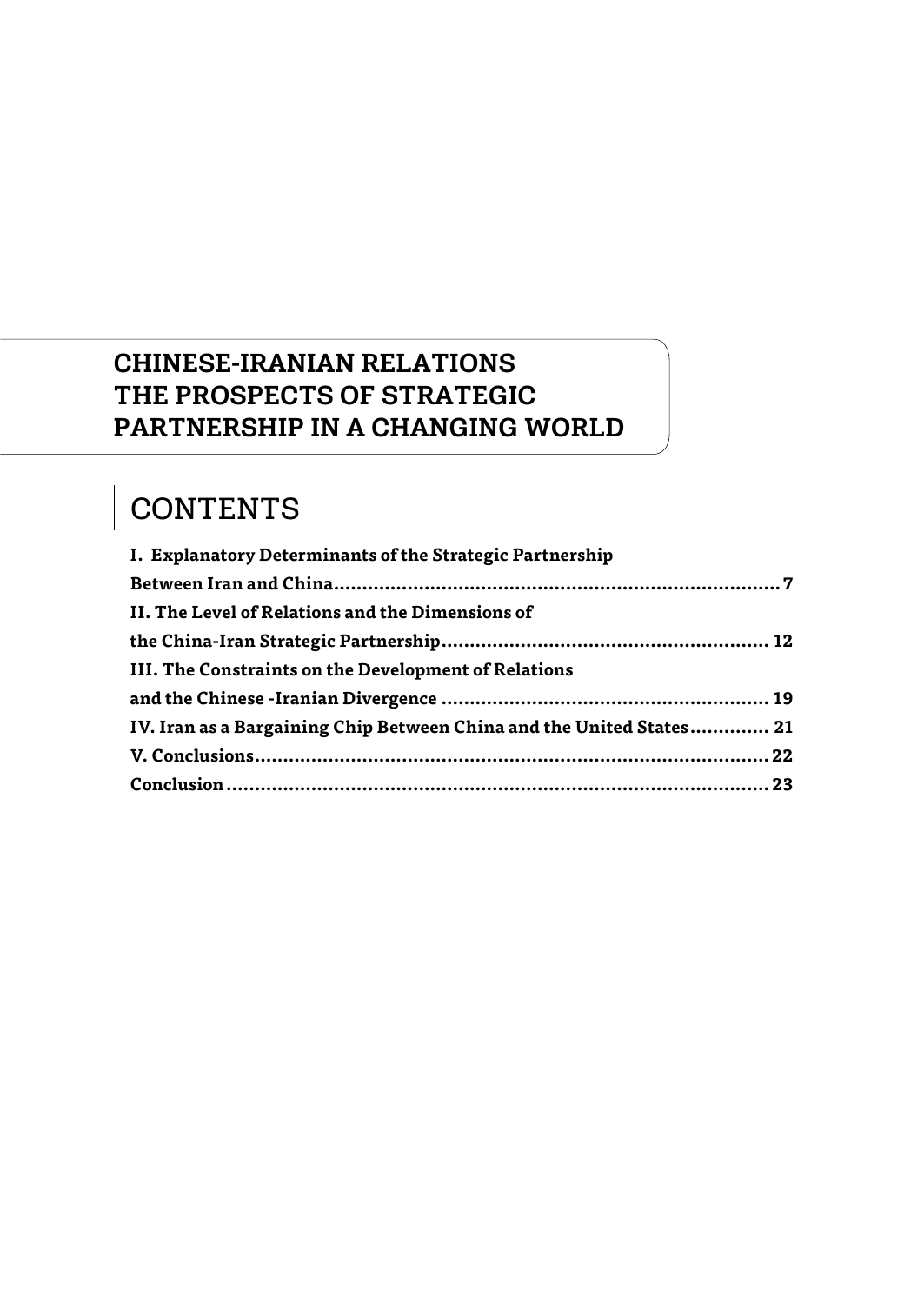# **CHINESE-IRANIAN RELATIONS THE PROSPECTS OF STRATEGIC PARTNERSHIP IN A CHANGING WORLD**

Abdulraouf Mustafa al-Ghunaimi

A researcher at the International Institute for Iranian Studies (Rasanah)

#### Ahmed Shamsadin Leila

A researcher at the International Institute for Iranian Studies (Rasanah)

 $\prod_{\text{tat}}$  $\blacksquare$  ran-China relations has developed into a partnership and understanding. In international relations this represents an advanced and strong level of coordination and consultation. The extent of Iran-China relations became apparent when China officially rejected the US maximum pressure strategy to change Iran's behavior. This included Beijing's initial rejection of the US withdrawal from the nuclear agreement, and the reimposition of US economic sanctions on Iran. In addition, Beijing refused to lower its imports of Iranian oil to zero in spite of the severe US sanctions against Iran.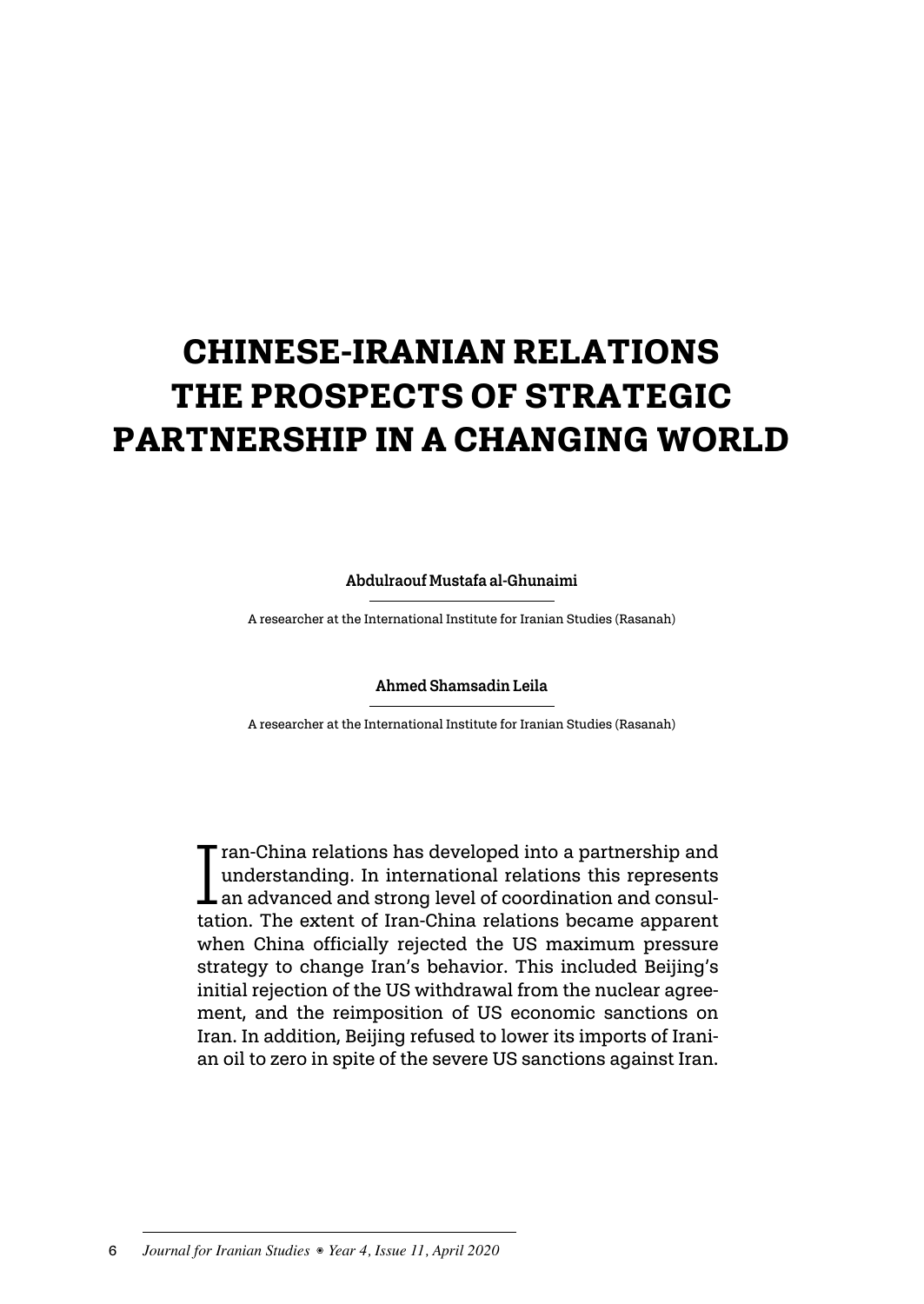<span id="page-3-0"></span>Undoubtedly, these developments pave the way for deeper cooperation between China and Iran and may reach the level of international integration. This situation can occur when the views of two countries converge over regional and international affairs. The Chinese-Iranian relations is expected to face an important reality check impacting the future course of bilateral relations due to two main reasons: the Iranian developments along with rising tensions with international powers, principally the United States; the ongoing debate over China's position in relation to the vote in the next battle between Washington and Tehran in the Security Council in October 2020 to extend the arms embargo on Iran.

Accordingly, this study will focus on the determinants impacting Iran-China relations, review the issue of cooperation and divergence to interpret the nature of relations between the two countries as well as China's historical position on US encirclement policies toward Iran. In addition, this study will predict China's position in regard to the vote to extend the arms embargo which would shift Iran's power level if not extended. This could exacerbate the level of the conflict in the Middle East.

#### **I. Explanatory Determinants of the Strategic Partnership Between Iran and China**

*China is a reliable partner of Iran and vice versa in opposition to US encirclement policies. This is due to several determinants as follows:*

#### 1. The Absence of Negative Remnants in the Course of Relations

Returning to the deeply rooted Chinese-Iranian relationship, we find that trade has dominated relations between the two countries ever since its onset during Persia's imperial rule. The ancient Persian empire entered into a commercial partnership with China through the land routes of the Silk Road. These routes were used by Chinese trade convoys to travel from China to Persia and to Western Europe.

In modern times, Chinese-Iranian relations were economically weak during the Shah's era because Iran prioritized the United States and Europe in its foreign policy. However, relations between the two countries were exclusively political. Since China recognized the nationalization of Iran's oil industry in the 1950s, Tehran in return recognized the People's Republic of China in 1967 and supported the People's Republic of China in gaining membership to the Security Council in 1971 in place of the Republic of China led by Chiang Kai-shek who was backed by the United States. In 1978, former Chinese President Hua Guofeng made his last foreign visit to the Shah before the fall of his government.<sup>(1)</sup>

 Post-revolution 1979, relations warmed because of the change in the Iranian political system and because the clergy tightened their grip on power. This shifted Iran's foreign policy away from America and Europe. Since then, hostilities have emerged between Iran and the United States and its strategic and traditional allies in the region. Beijing quickly recognized Iran's revolution. It joined the list of countries supplying arms to Iran during the Iran-Iraq war. This was a very critical time for Iran after an arms embargo was imposed on it because of the 1979 hostage crisis.(2) Iran did not forget China's support, as a result Beijing earned the trust of Iranian clerics despite their reservations over China's good relations with the Shah.

By the 1990s, a new phase between China and Iran took shape as bilateral relations entered the stage of "strategic cooperation" due to similar shifts in both countries. Khamenei became the Supreme Leader after Khamenei's demise in 1989, likewise Jiāng Zémín came to power in 1992. In addition, China moved from exporting oil to importing oil in 1993 against the backdrop of rapid economic development thanks to the vision of the reformist engineer Deng Xiaoping. Iranian oil was imported by China.

At the beginning of the 1990s, international transformations played a critical role in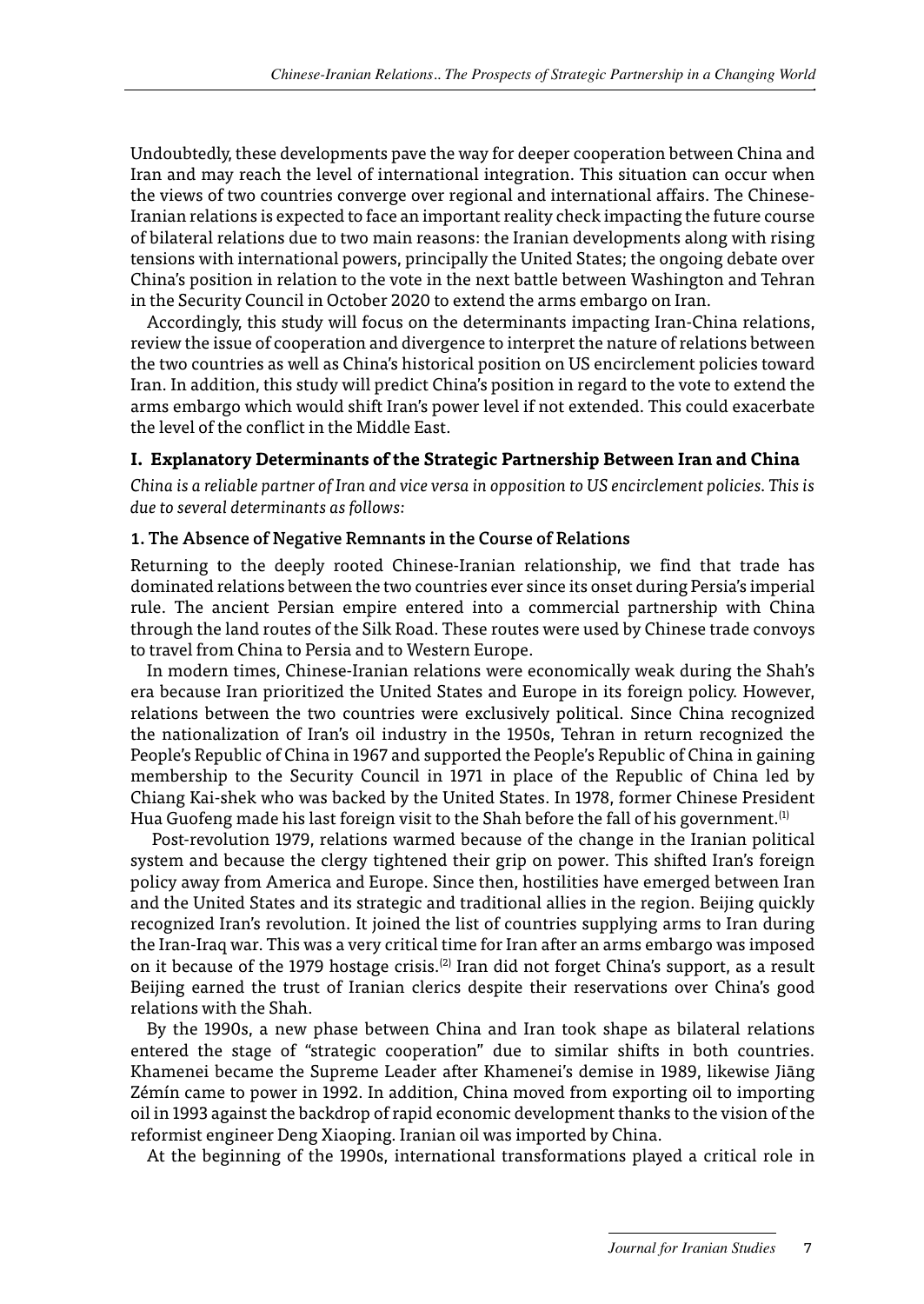strengthening relations between Iran and China extending to the economic, commercial and military spheres as well as the political sphere. Both countries realized that Washington was adopting a policy of encirclement and embargo towards them, at a time when China's need for oil was growing due to growing local production. The growing Chinese military cooperation with Iran stimulated the US-China conflict in the Taiwan Straits in 1996, increasing the chances of confrontation in the straits. Therefore, China reduced its military cooperation with Iran due to its intent to restore calm in the Taiwan Strait.

By the end of the 1990s, their relations returned stronger after Beijing prioritized an open policy in order to access global markets for its products as well as open access to oil. Iran was among the important oil alternatives for China. After Beijing opposed the American reception of Taiwan President Lee Teng-hui in 1997, and the latter rejected China's accession to the World Trade Organization in 1995, which it later joined in 2001,<sup>(3)</sup> China ignored American demands to lower its levels of cooperation with Iran.

 As Washington adopted a policy of sanctions against both countries, Chinese-Iranian relations deepened. China refused to refer Iran's nuclear file to the Security Council and signed a Comprehensive Strategic Partnership Agreement with Iran in 2015. It also raised the level of trade and investment exchange with Iran, and rejected the US withdrawal from the nuclear agreement and the reimposition of sanctions on Iran in 2018.(4) The United States pursues a policy of encirclement towards both the rising Chinese giant in East Asia to maintain its leading position in the international system, and Iran as the regional power in the Middle East to uphold Israel's qualitative superiority and to ensure the balance of power between regional actors.

By reviewing the history of Iran-China relations, it becomes apparent that their relationship is very solid and clear of any hostilities like conflicts, wars, colonialism, occupation, and annexation. This played a role in building confidence between the two countries and strengthening bilateral relations.

#### 2. The Nature of the Political System in Both Countries

The nature of both political systems in China and Iran has played a significant role in strengthening relations between the two countries. Their political systems can be characterized as oligarchic or dominated by minority rule – in which power is in the hands of a few segments of society – aristocrats, theocrats, the military, a political party – by virtue of the fact that the Chinese government is led by a single dominant party, the Chinese Communist Party, that monopolizes all sources of political power. Similarly, Iran's political system is led by clerics who monopolize all sources of power.

The Chinese and Iranian political systems share anti-Western values and resist calls for political pluralism and democratization based on the European and American models. Both systems believe that Western values pose a threat to their survival. Therefore, Beijing is not concerned about Tehran posing a threat to the Chinese home front and vice versa. China supports minority rule and does not permit opposition to the existing political system.

#### 3. Mutual Strategic Economic Need

China's economic importance to Iran stems from three fundamental factors. First, China has had no problem in transferring modern technology and complete production lines to Iran. It has also been providing financial support to Iran's economic and development projects since the early 1990s. Secondly, China's industrial policy does not care much about the enduse of its exports unlike many countries in the world, especially European countries. This includes the use of its exported products and goods for industrial and medical purposes or even military purposes. Iran imported MRI machines from China for medical purposes but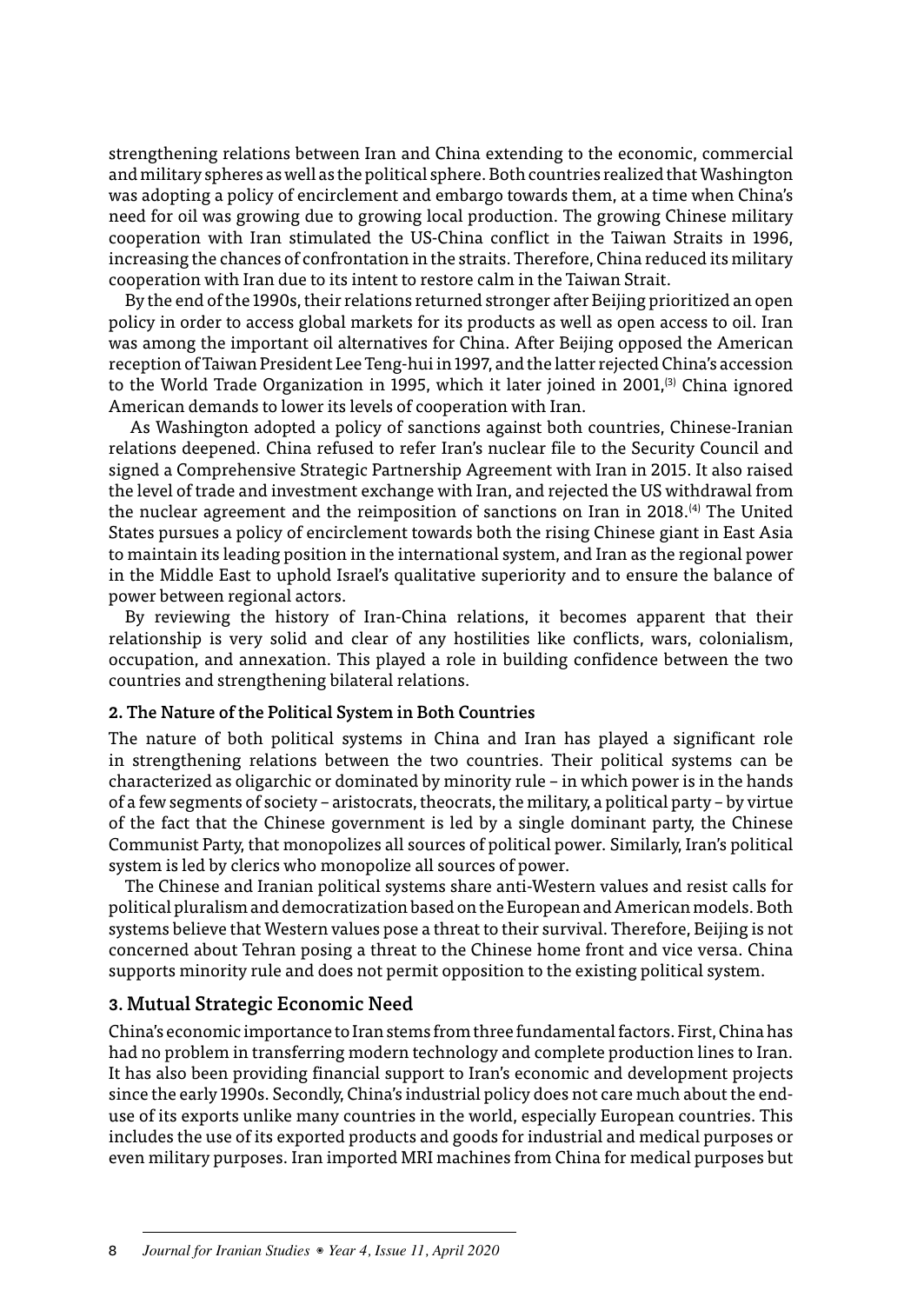they were used instead for military purposes such as to check missile malfunctions and to scan military equipment. China, however, overlooked the whole matter. Thirdly, there is an Iranian desire to maintain close and friendly relations with the largest buyers of its oil and petrochemical exports and to find a reliable industrial supplier in times of crisis as an alternative to European manufacturers whose interests overlap strongly with the United States at the expense of Iran.

Iran's economic importance to China stems from three factors. First, Iran is one of the most reliable oil suppliers to China. It possesses huge oil reserves amounting to 1.584 billion barrels, ranking it fourth in the world after Venezuela, Saudi Arabia and Canada with 9.3 percent of global reserves.<sup> $(5)$ </sup> If the new Iranian field reserves of more than 50 billion barrels announced by Tehran in November 2019 are added, Iran will be ranked third in the world.<sup> $(6)$ </sup> Particularly. Iran is the second largest supplier of crude oil to the Chinese economy after Saudi Arabia. Part of China's long-term strategy is to diversify its energy supplies, especially from the Middle East which experiences a great deal of geopolitical volatility impacting the stability of oil supplies. During periods of economic blockade on Iran, China often benefits from Iranian facilitation in transporting oil or in using alternative payment methods. Therefore, Chinese imports of Iranian oil did not decline significantly when sanctions and the international blockade against it intensified in 2012 and 2013. The following graph (Figure 3) shows that imports decreased by about 20 percent during these two years and then returned to their previous levels in 2014 and 2015, two years before the activation of the nuclear agreement. Although China's imports of Iranian oil fell more than 50 percent after the extension of US exemptions from sanctions ended on Iran in May 2019, in the long run it will compensate for this decline. by increasing imports from Iran in the future





Source: EIA.gov- Thomson Reuters.com

The second factor is the centrality of Iran's location as it is situated along the Chinese Silk Road and is the primary corridor to transport Chinese goods to Central Asia, the Middle East, Africa and Europe. In exchange, this corridor is also used to transport raw materials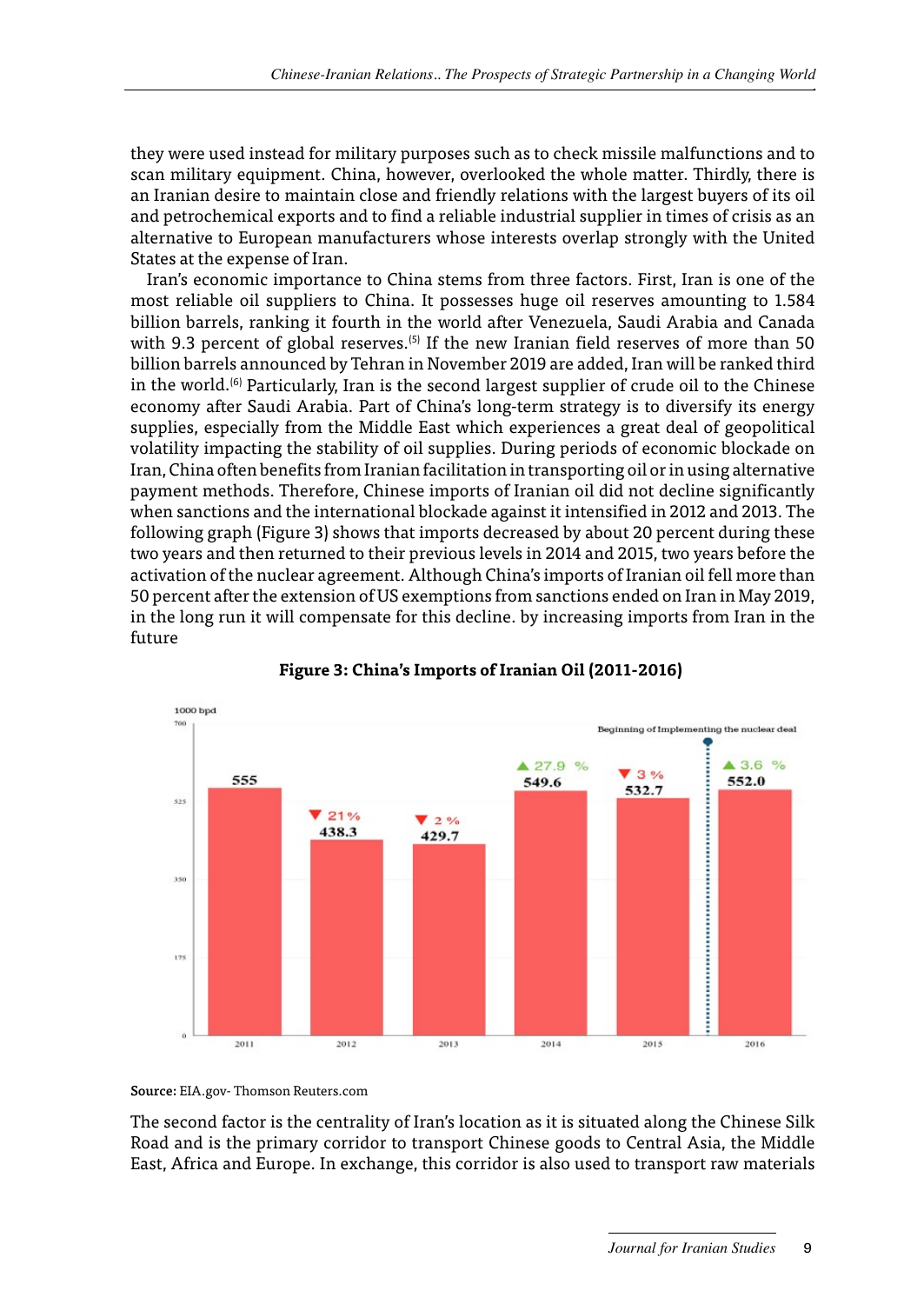to China. The third factor is that China uses its relations with Iran as a pressure card against the United States to obtain competitive advantage or the upper hand in the disputes that emerge from time to time, such as the dispute between both countries over tariffs or the US withdrawal from the Paris Agreement, as well as other files that influence China's position in the global economy.

#### 4. Geo-political Considerations

Iran's location is of geopolitical significance to China because it is located in the southwest of Asia and overlooks the most important strategic bodies of water: the Arabian Gulf, the Arabian Sea, the Indian Ocean and the Caspian Sea. Thus, it is a link between East and West and a natural corridor for world trade and an important conduit for China. It is a bridge between Central Asia, East Asia, West Asia and the Eastern Mediterranean. It is bordered on the east by Pakistan and Afghanistan; on the west by Turkmenistan; on the southwest by the Arabian Gulf and the Gulf of Oman; and on the west by Iraq, Azerbaijan, Armenia, Turkey, and the Caspian Sea. Iran is a vital corridor for importing and exporting between the East and West.

Therefore, this strategic location offers China a foothold in the vital Middle East, with all its strategic commodities, natural and mineral resources, as well as broad markets and international shipping lanes through which oil tankers cross over to China. Iran's location gives China the opportunity to maintain a presence in the region to compete with the United States. It provides an opportunity for the expansion of Chinese strategic geographic influence way beyond its immediate neighborhood in Asia and the Pacific region. Moreover, Iran's location helps China expand its geostrategic influence beyond its surrounding neighbors in Asia and the Pacific Ocean; therefore, Iran is not a mere oil supplier for China.

Iran is located within the network of countries that form part of the Chinese project to revive the Silk Road, which was proposed by Chinese President Xi Jinping in 2013. This giant transcontinental economic project is known as the Belt and Road Initiative. This trade route connects China to Europe and Africa, stretching from Central Asia to India and East Asia, and extending to the Gulf countries toward Africa. There is another road that passes through Iran towards Iraq, Syria, Lebanon, and possibly to Israel, as well as a road that runs through Iraq towards the Turkish territories, Cyprus, and Europe.<sup>(7)</sup>



#### **Map of China's Belt and Road Initiative**

"China's Global Ambition: Balancing Opportunities And Risks in One Belt One Road," *The One Brief,* accessed April 30, 2020, *https://bit.ly/3cvslbu*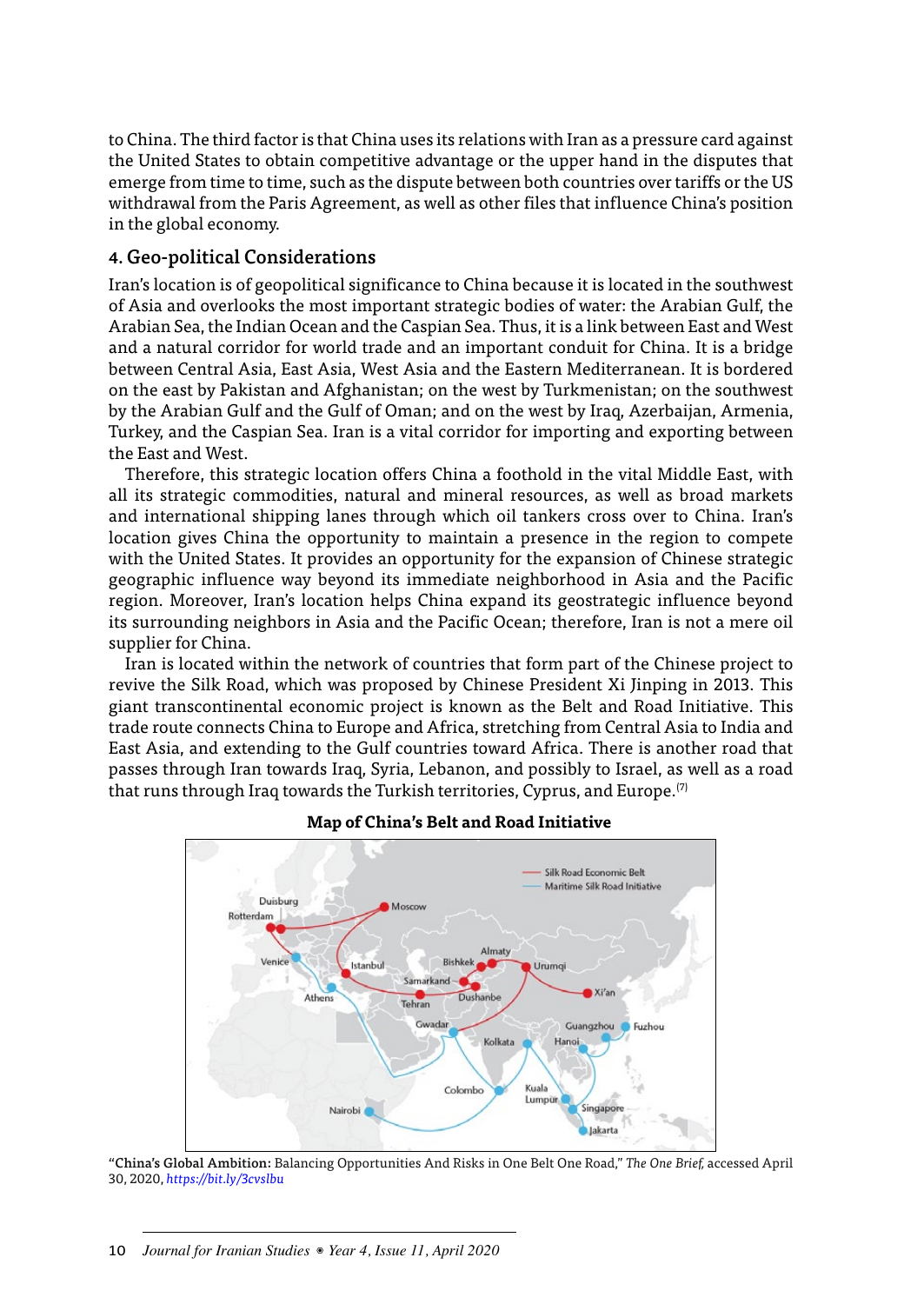This project is of great importance to Iran because of its positive impact on its economy leading to increasing demand for its oil from countries located along its border. This project provides Iranians the opportunity to achieve the Iranian dream envisioned since the era of the late President Hashemi Rafsanjani in the late 1980s that "Iran is the heart of the Silk Road," underscoring the international geopolitical importance of Iran's location. Therefore, during the Chinese president's visit to Iran in 2016, China and Iran signed an agreement to turn Iran into a "transit center" for Chinese goods once the Silk Road is completed.<sup>(8)</sup>

China's position is of strategic importance to Iran because it is located in East Asia with its vast area. China has borders with 21 countries by land and sea. China also controls the Taiwan Strait connecting China's southern and northern seas where trading ships carrying strategic goods pass through from South Korea and Japan, allies of the United States. Given its geographical location, China possesses international pressure cards which Iran can benefit from.

#### 5. American Encirclement Policies

Firstly, the shift of the international system to a unipolar system in the early 1990s was accompanied by a decline in China's importance in the United States' strategy. This led to the end of the American-Chinese alliance that emerged during the Cold War to confront the former Soviet Union. The United States started to consider China as a competitor in the international system. Secondly, the United States gave priority to containing Iran because Tehran adopted a revolutionary foreign policy that threatened important US strategic allies such as Israel and traditional allies such as the Gulf Arab states. Therefore, the United States pursued a policy of "double encirclement" toward the rising Chinese giant in East Asia and revolutionary Iran in the Middle East, as follows:

A. The US encirclement policy towards China: In the time it has been unilaterally leading the international system since the early 1990s, Washington rearranged its cards and identified its allies and opponents. Accordingly, China was identified as a potentially growing threat to its leadership position in the international system. This explains America's decision to block China's accession to the World Trade Organization until 2001when Washington realized the importance of China in the fight against terrorism against the backdrop of  $9/11$ .<sup>(9)</sup> In addition, this explains the signing of a nuclear cooperation agreement between the United States and India to contain the rise of China. This agreement has enabled India to import nuclear technology and to be a thorn in the side of a rising China in the post-Cold War era.

Former US President Barack Obama adopted the policy of "pivoting east" and the policy of encirclement and containment of the 'Chinese dragon' to isolate it internationally. This explains his administration's endeavor to strengthen relations with historical allies such as Japan, South Korea and Thailand, and to establish new partnerships with neighboring countries directly or indirectly to counterbalance the rising Chinese juggernaut such as Brunei, Bangladesh, Indonesia, Malaysia and Singapore.

With Trump coming to power, US encirclement policies against China escalated with the waging of a trade war against Beijing. In July 2018, the Trump administration imposed successive tariffs, reaching about 30 percent in August 2019, on Chinese imports worth \$450 billion. In response, Beijing implemented similar retaliatory measures by imposing tariffs on US imports worth \$170 billion.<sup>(10)</sup> Washington accused China of concealing important information and spreading false information about the coronavirus. Trump used the term "China virus" which was offensive to the Chinese government.

The United States' fear of China is due to its transformation into an international power possessing the capabilities to compete for the leadership of the international system due to the following;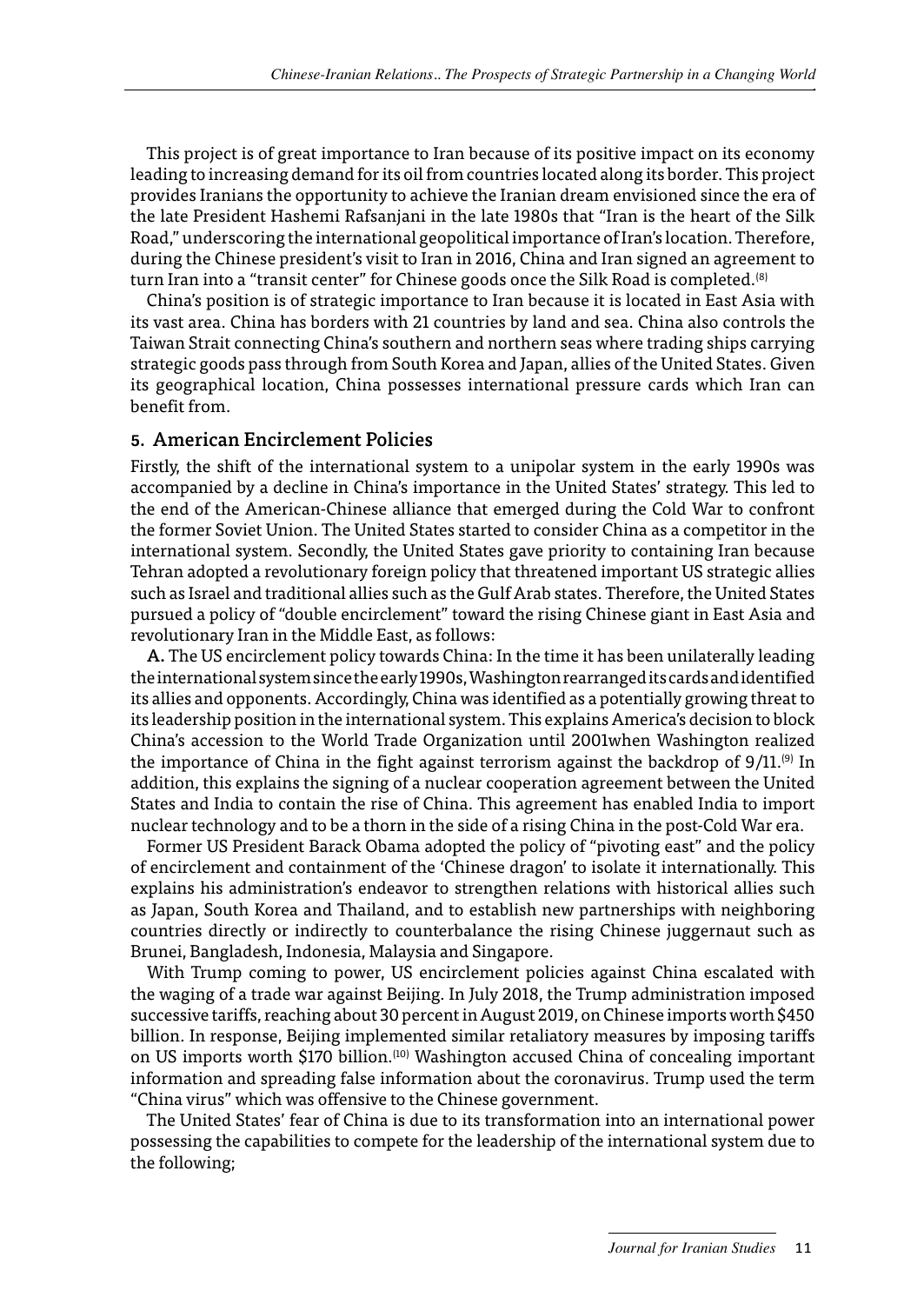<span id="page-8-0"></span>1. China has a veto. Thus, it has an international pressure card against any draft resolution proposed by the Security Council, including draft resolutions against Iran and its proxies in the region.

2. China possesses economic and military capabilities. Its economy is ranked second in the world after the American economy, and China ranks third militarily after the United States and Russia, in relation to power indicators, and military spending, as well as in terms of the number of military personnel, aircraft, and air, land and sea missiles it possesses.(11)

3. China is one of the most important founding members of the Shanghai Cooperation Organization (SCO). According to some international relations experts, the SCO is not merely an organization for for coordination commerce and son on, it is a military alliance. Some observers even believe that it has succeeded the Warsaw Pact. Therefore, the SCO led by a Russian-Chinese regional power pact is a threat to American interests in Central Asia.

4. China established the AIIB and pumped \$100 billion into it. It acts as an international financial competitor to end the West's financial domination via institutions such as the International Monetary Fund and the World Bank.<sup>(12)</sup>

B. American encirclement policy towards Iran: Washington seeks to encircle Iran and prevent it from becoming a regional leader. The administration of former President George W. Bush described Iran as a state sponsor of terrorism. However, the administration of former President Barack Obama tried to contain and integrate Iran into the international community by signing the 2015 nuclear agreement. The Trump administration announced its withdrawal from the nuclear deal in May 2018 and reinstated economic sanctions against Iran. It signed two packages of sanctions against Iran in August 2018 and November 2018 in relation to the country's oil sector. Trump's administration ended the sanction waivers it had provided to eight countries importing Iranian oil in early May 2019. The United States pursued sanctions on several vital Iranian sectors. It designated the IRGC as a terrorist organization, targeted its regional proxies, and assassinated Iran's Commander of the Quds Force Qassem Soleimani in January 2020.

#### **II. The Level of Relations and the Dimensions of the China-Iran Strategic Partnership**

*After the Iranian revolution, Chinese-Iranian relations improved. The development of these relations can be viewed through the following:*

#### 1. Economic and Commercial Cooperation

China-Iran economic relations during the Shah's rule were cold and weak. Iran's trade was directed towards several European countries including Germany, Britain and France, in addition to the United States and Japan. 21 percent of Iran's imports in 1978 were from Germany, and 15 percent from the United States, compared to less than half a percent from China (0.5 percent). In the same year, 45 percent of Iran's exports went to the United States. However, Iran's exports to China did not exceed a significant level of (0.3 percent) Iran's total exports to the outside world in that year.(13) Table No. 1 shows Iran's volume of trade with China and the rest of the world between 1981-2018.

*A.* The development of economic relations since the revolution: Over the past 40 years since the 1979 revolution, Chinese-Iranian relations have gone through four stages. First, the minor Chinese support during the war with Iraq in the 1980s; second, Iran's increased confidence in China and Iran's reconstruction after the war from the late 1980s until the mid-1990s; third, the fostering of relations and Chinese development assistance in major projects, in exchange, Iran became one of China's major energy exporters from 1992 to 2005; and fourth, the stage of trade relations growing from 2006 until now, which has not been free from some challenges impacting the extent of cooperation between the two countries.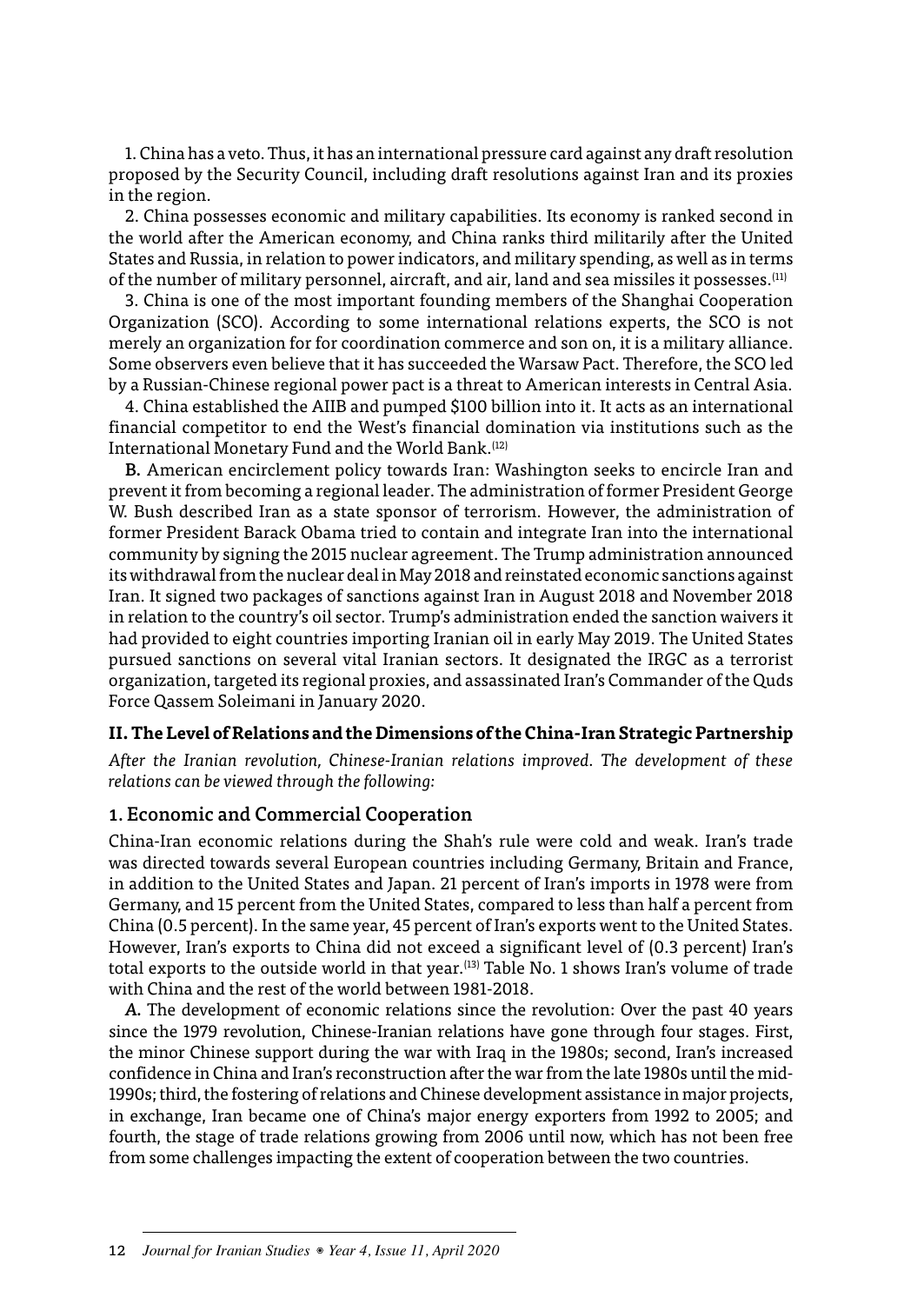1. The first stage (1979-1989): During this period, Iran mobilized all its resources to serve the war effort. China's imports were limited to the military sector only. Economic relations were in their infancy. China supported Iran with military equipment, the transfer of military technology and ammunition production facilities. Until the end of the 1988 war, Iran did not trust Chinese products. Therefore, Iran's trade with China was strictly limited to less than 1.5 percent of its total trade with the outside world.

2. The second stage (1989-1991): During this stage, China tried hard to earn the trust of Iranian decision makers and to attracs Iran's foreign trade towards Chinese industry, over a long period of time. China helped to reconstruct what the war with Iraq destroyed over eight years in Iran, especially road infrastructure, housing and factories for construction materials such as cement, iron, copper and zinc. In addition, China provided much-needed parts for Iran's oil and petrochemical industries, and helped to construct dams and power and hydroelectric stations. Thus, the trade volume between the two countries doubled and reached nearly \$341 million in 1991, although it was still small compared to Iran's trade with the rest of the world. In addition, the trade balance between the two states was totally in China's favor.

3. The third stage (1992-2005): Iranian confidence in Chinese technology and commodities increased. China had already helped Iran to establish major development projects and had transferred advanced technology. On the other hand, Iranian exports to China were still limited, whether oil or raw material exports. However, bilateral trade increased compared to the previous stage. China also signed a contract to construct the Tehran Metro in 1992 to cover the entire capital under the condition that China provided 75 percent of the project equipment, the financial support and advanced technology. The first phase of the project was launched in 2000 in the presence of the former Iranian President Mohammad Khatami and Chinese Foreign Minister Tang Jiaxuan.(14)

Moreover, Tehran's Metro is the largest subway project implemented by Chinese companies outside China. Iranian confidence in Chinese companies operating in Tehran served as a means to advertise and promote modern Chinese technology and industry. China has completed a 295-kilometer railway linking the city of Mashhad in northeastern Iran to the Turkmenistan border. It appears that China had long-term goals since then to access Central Asian markets through Iran.

The Chinese-Iranian partnership expanded beyond infrastructure to include major industrial projects. China set up auto factories and built huge oil tankers for Iran through credit loans from Chinese banks. It also contributed to modernizing Iran's fishing fleet, maritime transportation, and mineral industries. Iran also imported from China equipment for its oil/gas and petrochemical industries, as well as heavy diesel engines and electric motors. Nearly half of the value of capital goods that Iran imported from China was paid through Iranian oil sales to China.

4. The fourth stage (2006-present): Economic relations between the two countries entered a deeper and more cooperative stage. In this stage, the two countries decided that their economic cooperation should be balanced rather than one party benefiting at the expense of the other. China aims to gain a large share of the Iranian market, especially to export consumer goods. Iran wants to help China in major development projects, particularly in the oil industry, and to increase China's imports of its oil in order to tip the trade balance to such an extent benefiting both countries, not just China as was the case previously as shown in Table 2.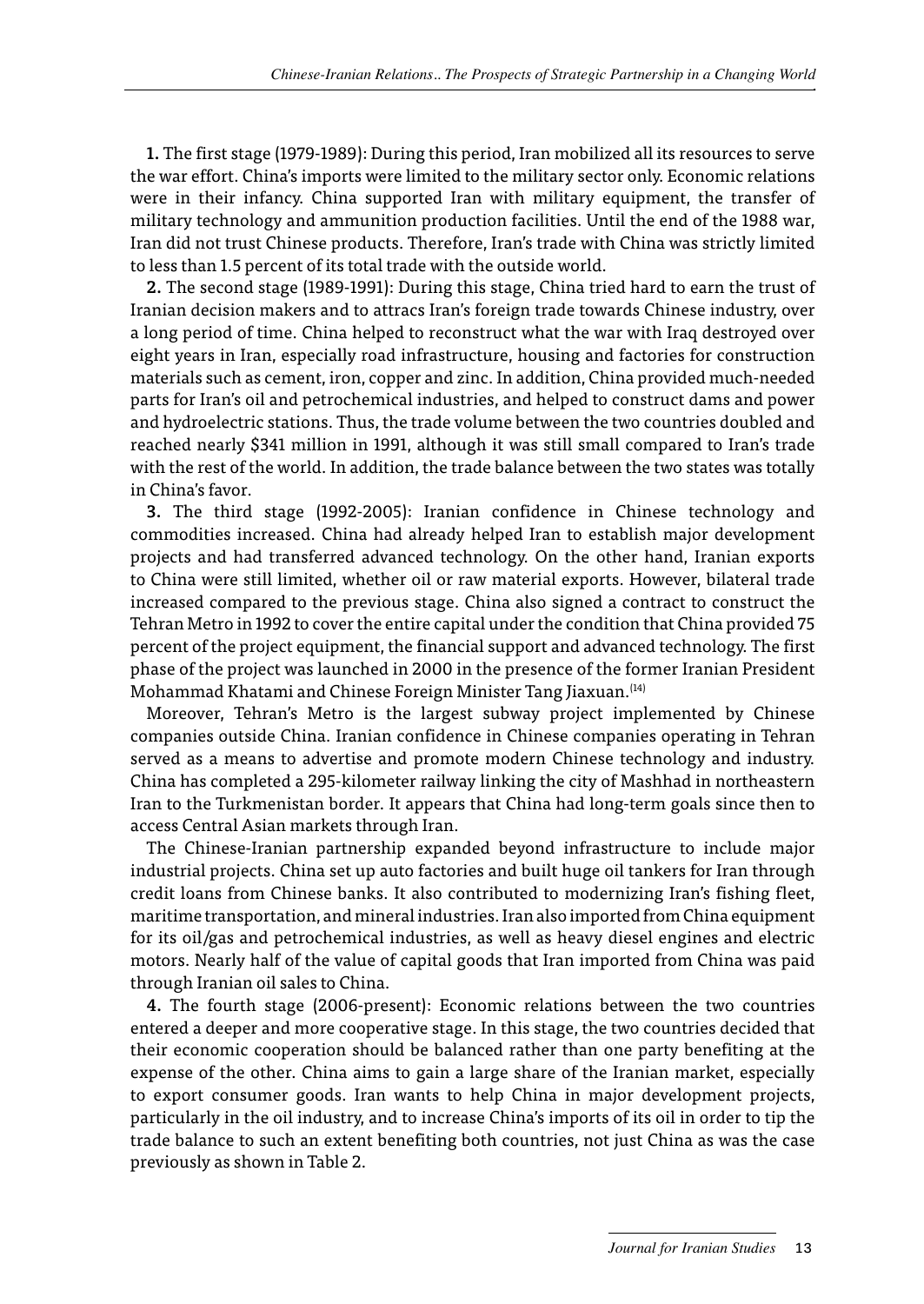| State/Year        | 1981  | 1988  | 1998         | 2000 | 2008  | 2011 | 2017  | 2018  |
|-------------------|-------|-------|--------------|------|-------|------|-------|-------|
| China             | 0.122 | 0.511 | $\mathbf{1}$ | 2.3  | 23.5  | 38.5 | 39    | 30.7  |
| With the<br>World | 23.5  | 18.7  | 27.4         | 39.2 | 164.2 | 176  | 116.2 | 117.1 |
| Percentage        | 0.5   | 2.7   | 3.6          | 6    | 14    | 22   | 33.5  | 26    |

**Table 1: Iran's Trade With China and the World From 1981-2018 (in Billion Dollars)** 

Source: Researcher's calculations based on data: IMF, Direction of Trade Statistics

B. Indicators of cooperation and growing economic relations: As shown in Table 2, the volume of bilateral trade has doubled several times since 2005. Iranian oil exports to China have increased significantly, making it one of the largest oil suppliers to China after Saudi Arabia. The volume of bilateral trade increased by more than \$10 billion in 2010,(15) including 44 percent of Iranian exports which went to China. The latter has become the largest buyer of Iranian oil and has taken the place of Japan, meaning that Iran has succeeded in reducing the trade deficit between them by increasing its exports to China. On the other hand, China has increased its exports to Iran in various fields including consumer goods, and industrial/electrical products, as well as industrial spare parts which have flooded Iranian markets as they have done with other international markets.

| Iran    | 1997  | 2002  | 2005  | 2010 | 2016 |
|---------|-------|-------|-------|------|------|
| Imports | 0.400 | 0.985 | 2.4   | 5.7  | 10.6 |
| Exports | 0.62  | 0.185 | 0.500 | 4.4  | 8.3  |

**Table 2: Trade Balance Between Iran and China From 1997-2016 (in Billion Dollars)**

Source: *UN, Department of Economic and Social Affairs, Trade Statistics.*

Iran-China economic and trade relations have not declined significantly following the imposition of severe economic sanctions against Iran. On the contrary, they have increased. From 2010 to 2018, various economic sanctions were imposed on Iran by international and European parties on its trade, oil, and banking sectors. In 2011, for the first time, China became Iran's largest trading partner surpassing the European Union, which was the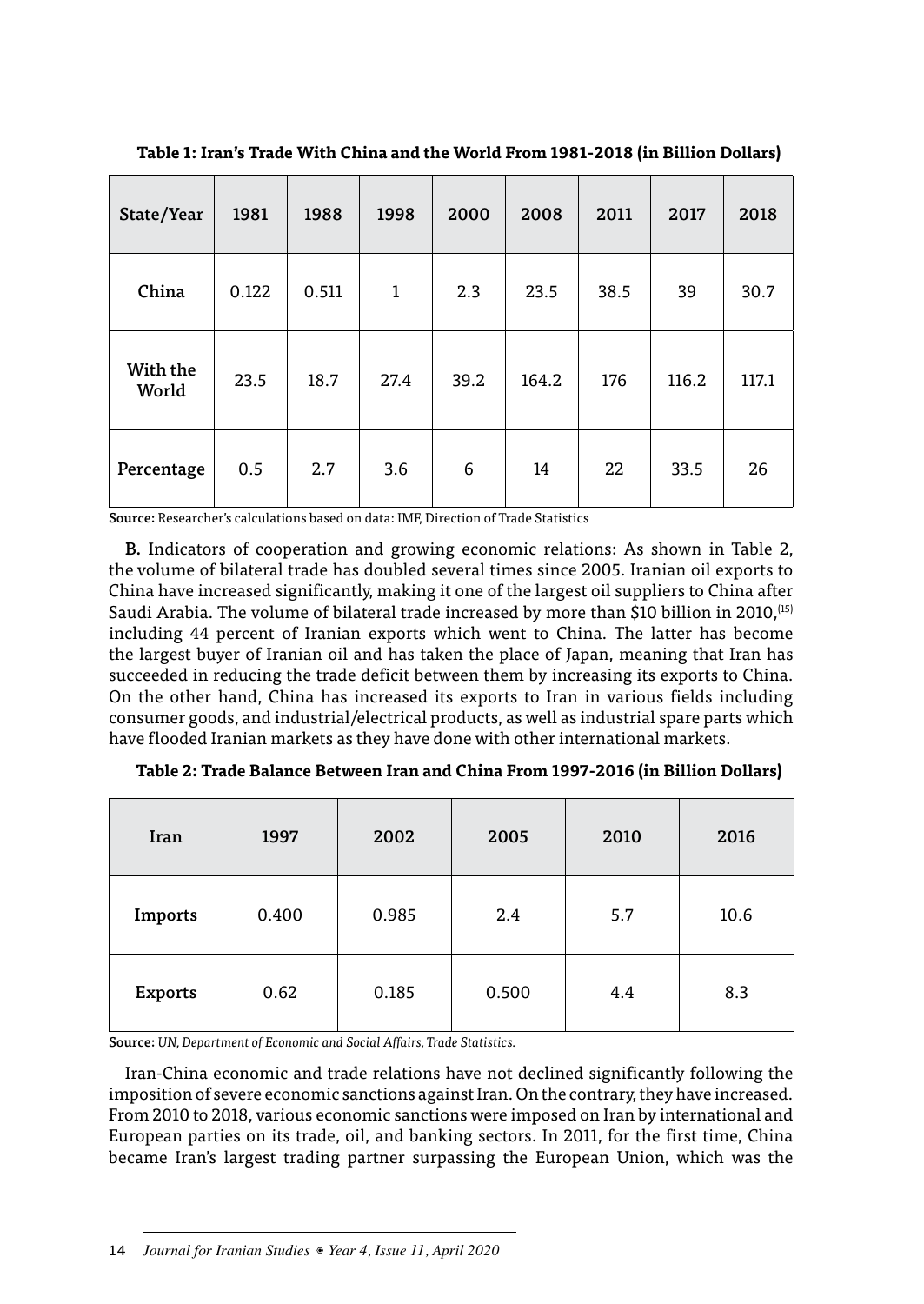country's most important trading partner for decades. Iran's trade with China alone was more than a quarter of its trade with all other countries of the world that year. Since then, China has been Iran's largest trading partner followed by the European Union. The volume of Chinese-Iranian trade reached \$40 billion in 2011 (the total of exports and imports), as shown in figures 1 and 2. During this period, the UN Security Council and the European Union imposed sanctions against Iran.





Source: IMF, Direction of Trade Statistics.





Source: IMF, Direction of Trade Statistics.

C. The impact of US sanctions on the economic partnership and oil exports: China often benefits from Iranian facilities to transport oil or to make payments in times of economic blockade. Therefore, Chinese imports of Iranian oil did not decrease greatly when sanctions and the international blockade on Iran tightened as was the case during 2012 and 2013. The following graph (Figure 3) also shows that imports decreased by about 20 percent during these two years and then returned to their previous levels in 2014 and 2015, two years before the activation of the nuclear agreement. Although China's imports of Iranian oil have fallen by more than 50 percent after the US ended its sanction waivers , in the long run they are likely to compensate this decline in the future.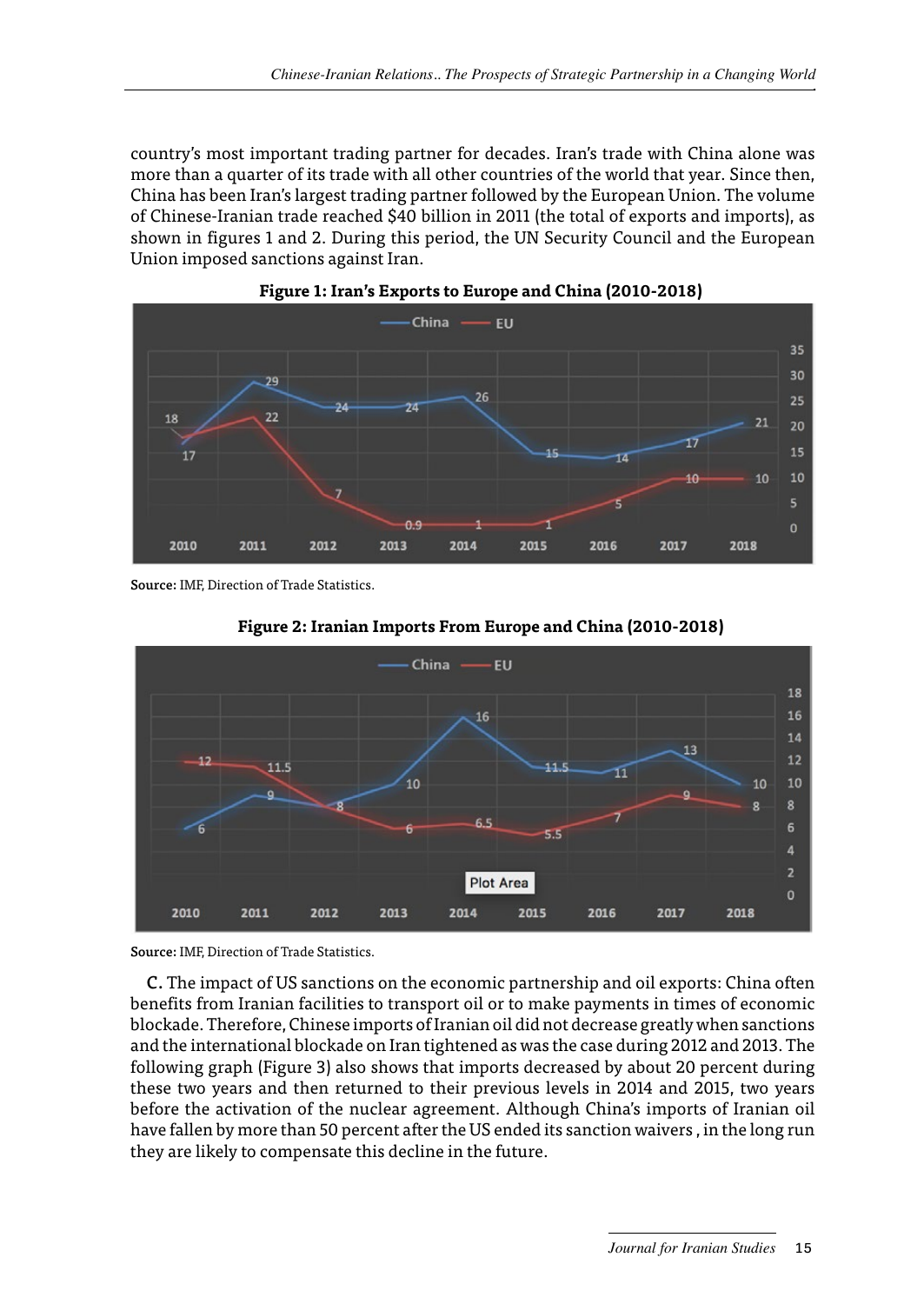

#### **Figure 3: China's Imports of Iranian Oil (2011-2016)**

Source: EIA.gov- Thomson Reuters.com

In May 2018, after the American withdrawal from the nuclear agreement, China declared its opposition to US sanctions from day one. It considered these sanctions unilateral and did not recognize them. China was the first destination of Iranian Foreign Minister Javad Zarif. Based on this clear position, trade and oil relations between the two countries continued but were centered on the companies linked to the Chinese government more than the Chinese private sector. When the major European companies left Iran after the American withdrawal from the nuclear agreement, major Chinese companies such as the Chinese National Oil Company CNPC purchased the share of the departing European companies such as the French company Total. It withdrew from the contract to develop the Iranian South Pars gas field worth \$5 billion in 2017. Thus, the CNPC purchased 80 percent of this contract.(16)\*

When the United States imposed sanctions on Iranian oil buyers in November 2018,  $[17]*$ China rejected them and continued to be Iran's largest trading partner by supplying it with goods and importing Iranian crude oil in exchange. Although its import quantities decreased by 60 percent, they did not drop to zero, unlike other countries including Japan that upheld the American objective to decrease Iran's oil exports to zero in order to avoid US sanctions.

 For more than two decades, China has obviously succeeded in gaining the confidence of Iran's leadership in spite of the challenges and impediments that have impacted economic relations between them at times. Any observer of the size of the partnership and the level of economic cooperation between both countries can see the depth of trade cooperation between them stemming from their common interests and the importance of both parties to each other. This factor – common interests – will ensure the sustainability of economic relations between both countries in the future as long as this equation exists. In addition, each party is of strategic and economic importance to the other as will be discussed below.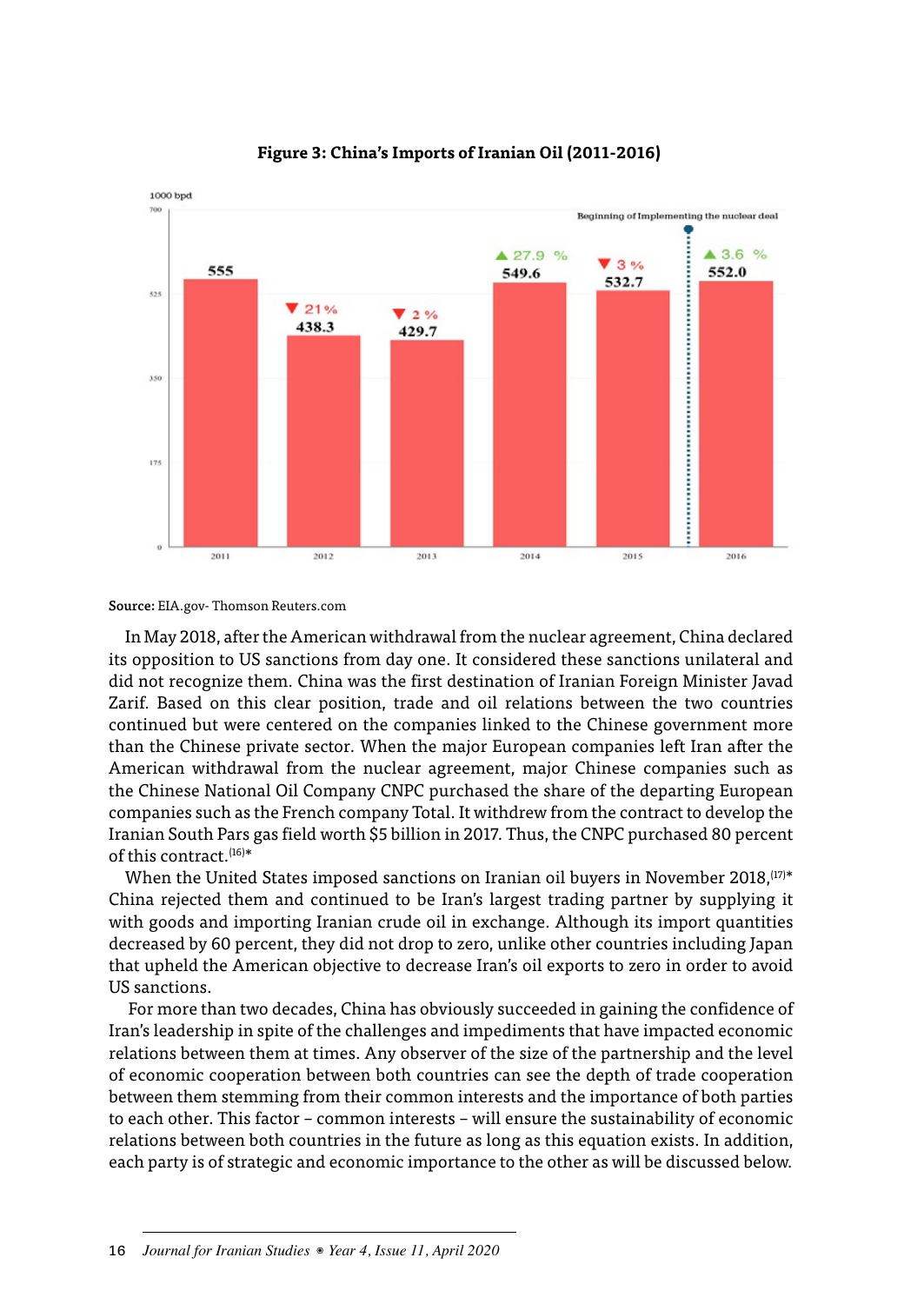#### 2. Cooperation at the Political and Strategic Levels

*The common interests between China and Iran extend to the political level:*

A. The common vision towards the nature of the international system: The two countries have a similar vision in relation to the growing risks posed by the unipolar international order to their regional and international interests. Both countries believe in the importance of establishing a "multipolar" world to create space for the emergence of rivals and influential actors in international affairs.

Despite the great economic mutual interests between China and the United States, Beijing rejects global American domination. Iran firmly adopted the view 40 years ago that the United States is the "Great Satan" and Israel the "Little Satan." Both countries share the same view in regard to the unipolar international system and its attempt to target and encircle them as well as to limit their powers regionally and internationally.

B. Cooperation to address the American encirclement policy: The collective Chinese-Iranian consciousness centers on the fact that they are victims of the Western encirclement policy towards China in East Asia and Iran in the Middle East. Iran was divided into several Russian and British spheres of influence in the 19th century, and it was exposed to American and British pressure to discourage it from cooperating with the communist regimes and to pursue Western interests in the early 1940s. Iran was and still is facing a series of stifling economic sanctions. China experienced a series of consecutive military defeats from Western powers. It was under international sanctions led by the United States after it established the socialist system in the late 1940s. As a result, the two countries hold the same view in blaming Western European and American powers for their problems.

 The Chinese-Iranian mindset is fully aware of the need to engage in joint coordination to address East Asian and Middle Eastern issues and form a strong geo-economic and strategic balance to confront the common threat of the US policy in the two regions. In East Asia, this is within the framework of the United States' strategic alliance with South Korea and Japan, while in the Middle East it is within the framework of the strategic alliance with Israel and its traditional allies.<sup>(18)</sup>

C. Mutual strategic need: Together with the importance of the two countries to each other economically and commercially – China is the main buyer of Iranian oil mitigating the impact of US sanctions and Iran is a reliable supplier of oil – Beijing and Tehran are in a state of mutual strategic need.

1. Iran needs the Chinese veto as a second international strategic balance after the Russian veto to protect its interests from American threats and sanctions. The Iranian strategic mind is always concerned about the continuation of Russian support which has led to historical mistrust between the Iranians and Russians. This is due to the fact that the Russians seized parts of Iranian territory during the period of the Qajar dynasty between 1813-1828, occupied Iranian lands during the Second World War, and supported the separatist movements in the Iranian Kurdistan and Azerbaijan regions, which Russian President Vladimir Putin himself acknowledged by announcing during his meeting with Khamenei in November 2017, "We will not betray you [Iran]."(19) In addition, a great deal of tension emerged in Russian-Iranian relations in relation to the Syrian file, which escalated to armed clashes between pro-Russian groups and Iranian-backed militias in Syria over areas of influence.

2. China considers Iran a strong alternative and a reliable ally to counter American policies in the Middle East. Iranian opposition to American hegemony is based on ideological grounds for the Islamic Republic. Therefore, there is a strategic value for China in helping Iran to develop its capacities so that it can counter US hegemony over the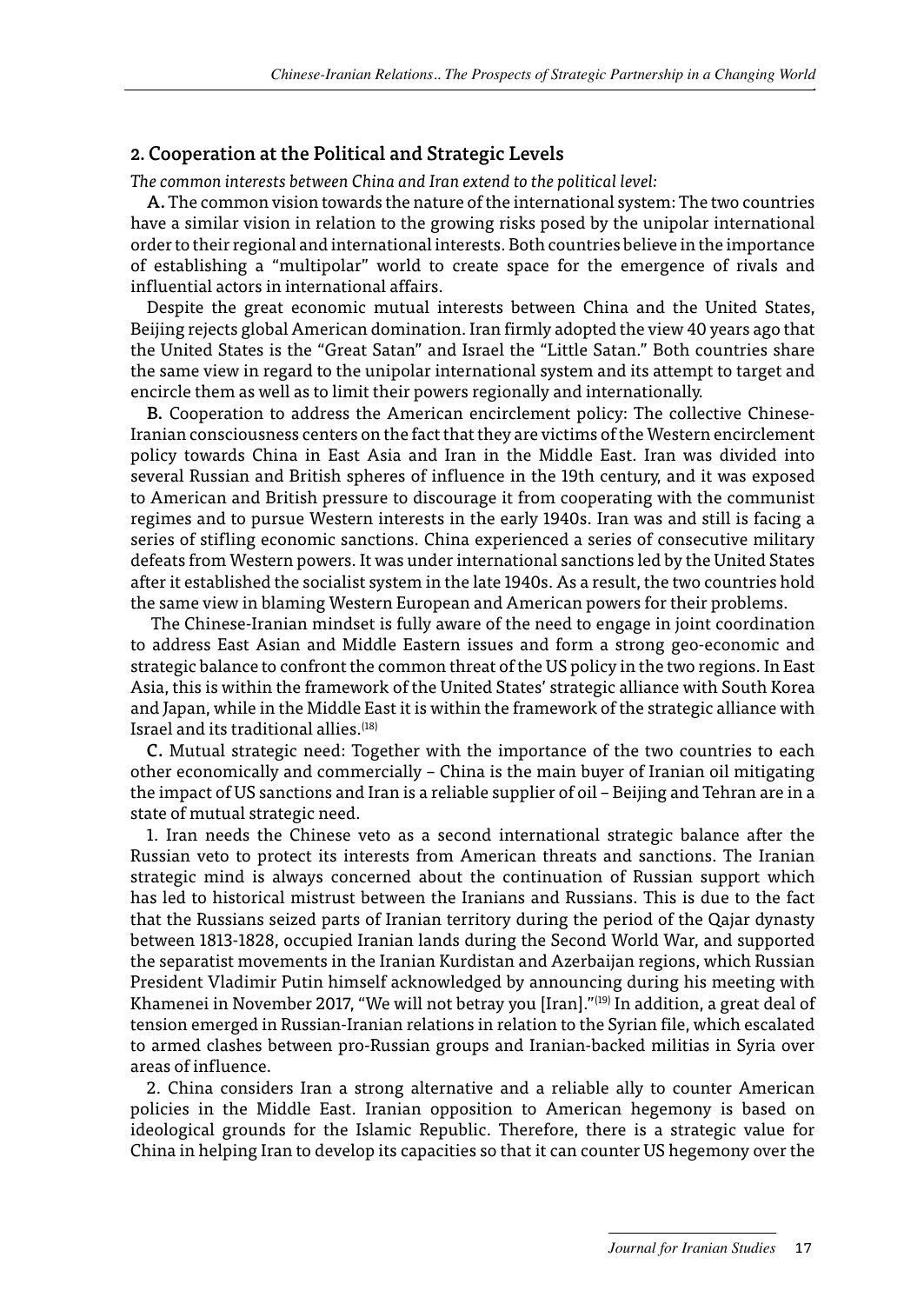region's resources. Russia's help to Iran is a real opportunity and a gateway to secure China's strategic foothold in the Middle East<sup>(20)</sup> and Central Asia. It also gives China a pressure card against the United States in the Middle East while the United States has pressure cards against China in East Asia.

D. The compatibility between some Middle Eastern and East Asian files: The two countries converged on the Syrian file and to keep President Bashar al-Assad in power. Iran provided military, financial, and political support to keep Assad in power. The Chinese veto curbed the imposition of international sanctions against Assad. They also converged on the North Korea file against US policies. Chinese President Xi Jinping also called on Iran in 2019 to jointly stifle the three forces: terrorism, separatism and extremism, including the East Turkestan Islamic Movement.(21)

#### 3. Military Cooperation

Military cooperation between the two countries dates back to the 1980s when China was added to the list of Iran's arms suppliers during the Iran-Iraq War (1980–88). Beijing exported to Tehran ballistic missiles, including Silkworm anti-ship missiles. Thus, China was the largest military supplier to Iran during the 1980s. Iran will never forget the Chinese favor because the arms were delivered at a very critical time after the arms embargo was imposed on it due to the American hostage crisis in 1979.

The Chinese role extended beyond this and it played a central role in developing Iran's nuclear program during the 1980s and 1990s. Beijing assisted Tehran in building the Isfahan Center for Nuclear Research, which opened in 1984, and trained Iranian nuclear engineers and taught them how to extract and enrich uranium. In 1990, China also shipped to Iran a ton of uranium hexafluoride gas, which is important to pump gas to centrifuges.<sup>[22]</sup>

Although China ended its support for the Iranian nuclear program in 1997 in an attempt to improve its relations with Washington, it supplied Iran from 2002 to 2009 with weapons such as C-801 and C-802 anti-ship and cruise missiles and QW-11 portable surface-to-air missiles.(23) During 2010, China helped Iran build a factory for Nasr-1 anti-ship missiles, and anti-ship cruise missiles Noor, an upgraded version of the Chinese missile C-802 with a range between 120 kilometers to 220 kilometers.<sup>(24)</sup>

Tehran has received Chinese assistance to develop ballistic missiles capable of launching satellites into space via its membership in the Asia-Pacific Space Cooperation Organization. China conducted joint military manoeuvres and exercises with Iran in 2014, 2017 and 2019 in the waters of the Arabian Gulf. In 2015, the electronic defense company SA Iran signed contracts with Chinese companies to benefit from the Baidu-2 system navigation satellite for military purposes. This system provides more accurate services than the GPS system, which advances and improves Iran's ability to use satellite navigation in its missiles and drones.

As the October 2020 expiration date of the UN embargo on Iran to sell and buy weapons under resolution 1747 draws closer, China remains one of the most important candidates to enter into a massive military partnership with Iran via supplying it with weapons to develop its conventional arsenal. A report by China Daily revealed that Iran could benefit from Chinese military industries in the air, land, and sea spheres. For example, the modern Chinese J-10C could play a role in developing and modernizing the ageing Iranian air force. Iran could also benefit from some Chinese products including fast attack cruisers Type-02, anti-aircraft cruise missiles YJ-22, Yuan submarines,and the HHQ-10 (FL-3000N) antiaircraft missile system. Beijing can also provide technical support to Iran to operate and maintain these systems.(25)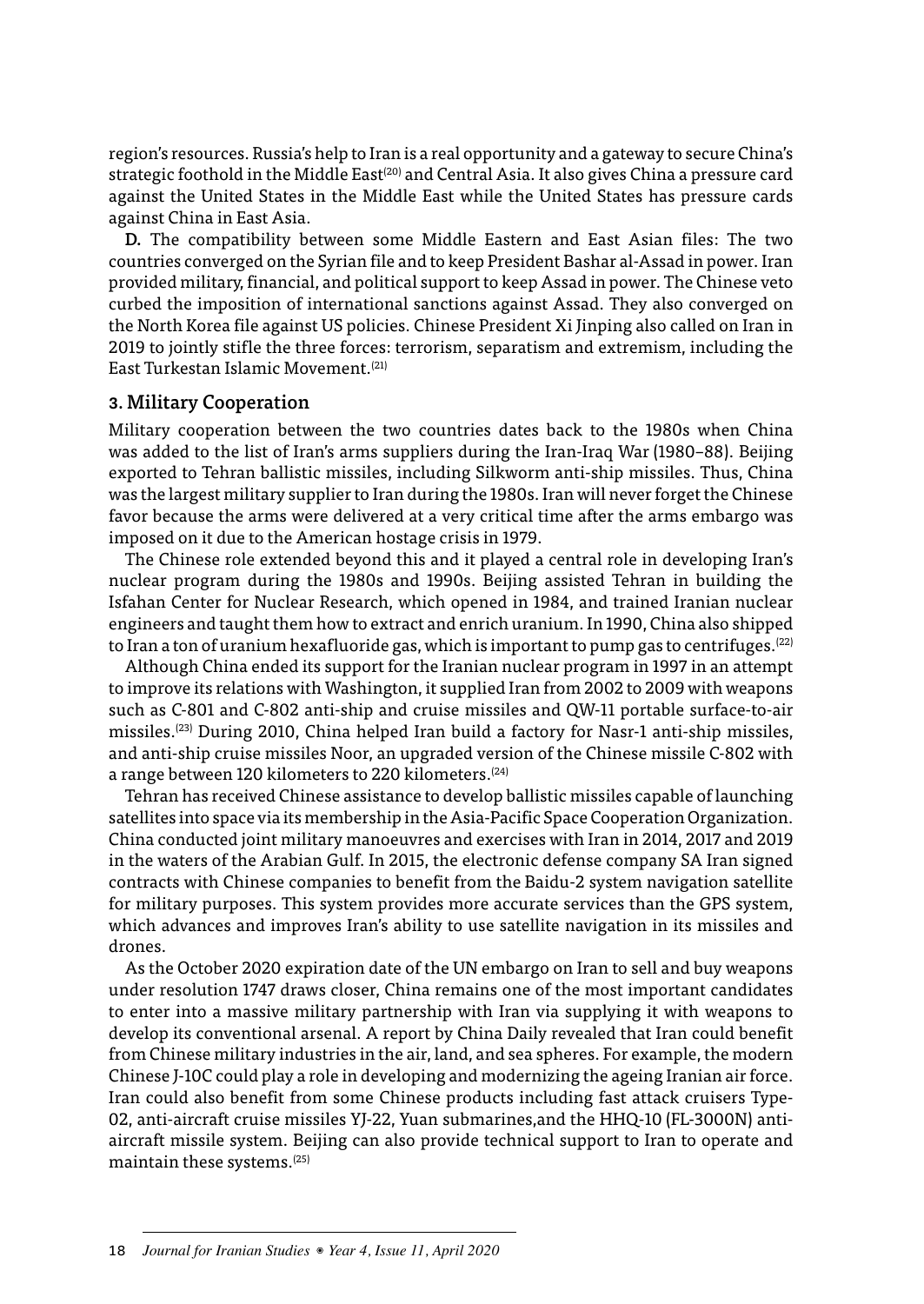<span id="page-15-0"></span>China was classified as the second largest arms exporter to Iran after Russia up until the arms embargo in 2007, and was a strong candidate to sell arms to Iran after the embargo expired, especially in light of the historical mutual trust between China and Iran and the need for geopolitical and economic cooperation between the two countries.

#### **III. The Constraints on the Development of Relations and the Chinese -Iranian Divergence**

 Although the level of cooperation between China and Iran is described as 'an understanding and partnership,' obstacles to relations and issues of divergence limit the cooperative relations between the two important countries regionally and internationally as follows:

#### 1. Economic Sanctions on Iran and China's Pragmatic Behavior

The economic cooperation between the two countries does not mean that bilateral economic and trade relations were always seamless during the partnership phase since 2006, which is still ongoing. However, Chinese companies suspended the implementation of huge agreements valued at about \$20 billion to develop the South Pars field in 2011 in fear of international sanctions. The behavior of some Chinese companies has angered Iranian officials in the absence of competition, especially from the Europeans. In 2015, the former Deputy Minister of Economy Mohsen Farhani said that Chinese companies imposed new conditions as a result of the embargo and due to the absence of competition raised the prices of their exports and delayed delivery dates. Iranian manufacturers felt compelled to use Chinese products. (26)

This Chinese behavior may explain why the volume of joint trade between the two countries in 2015 and 2016 declined by approximately 7 percent. At the same time, trade between Iran and the European countries witnessed a fourfold increase in a bid to end Chinese hegemony over the Iranian market, creating opportunities for new competitors after the lifting of sanctions in January 2016 (see figures 1 and 2). The move towards Europe was also prompted by Iran's urgent need for more advanced technology which European industries can provide. However, China has remained the world's largest buyer of Iranian oil, although import quantities have decreased.

China's Bank of Kunlun was the main banking channel to pay for Iranian oil and trade between the two countries since 2010, and it is a bank owned by the Chinese government largely through  $CNPC<sub>1</sub><sup>(27)</sup>$  The Chinese government authorized the bank to act as a financial channel and to protect other Chinese banks from sanctions imposed on Iran. Although the United States imposed sanctions on it in 2012, this bank continued to play its role and facilitate the movement of goods and oil between the two countries. However, it seems that the bank is no longer able to play the same role now after the reimposition of US sanctions because the owner of the bank expanded its investments in the US market<sup>(28)</sup> which makes the bank vulnerable to US sanctions. Therefore, the bank quickly announced that it has limited the deal with Iran to humanitarian trade (food and medicine only) until the sanctions are lifted.

Another constraint on the development of relations between the two countries is the current trend of the Chinese financial sector toward upgrading its financial systems and abiding by international transparency standards and the requirements of the anti-money laundering rules and regulations to combat terrorist financing developed by the Financial Action Task Force (FATF).This agreement sparked widespread controversy in Iran and it has refused to join it to date.

Indeed, these obstacles are reflected in the current levels of trade between the two countries. The volume of trade exchange also declined following the reimposition of US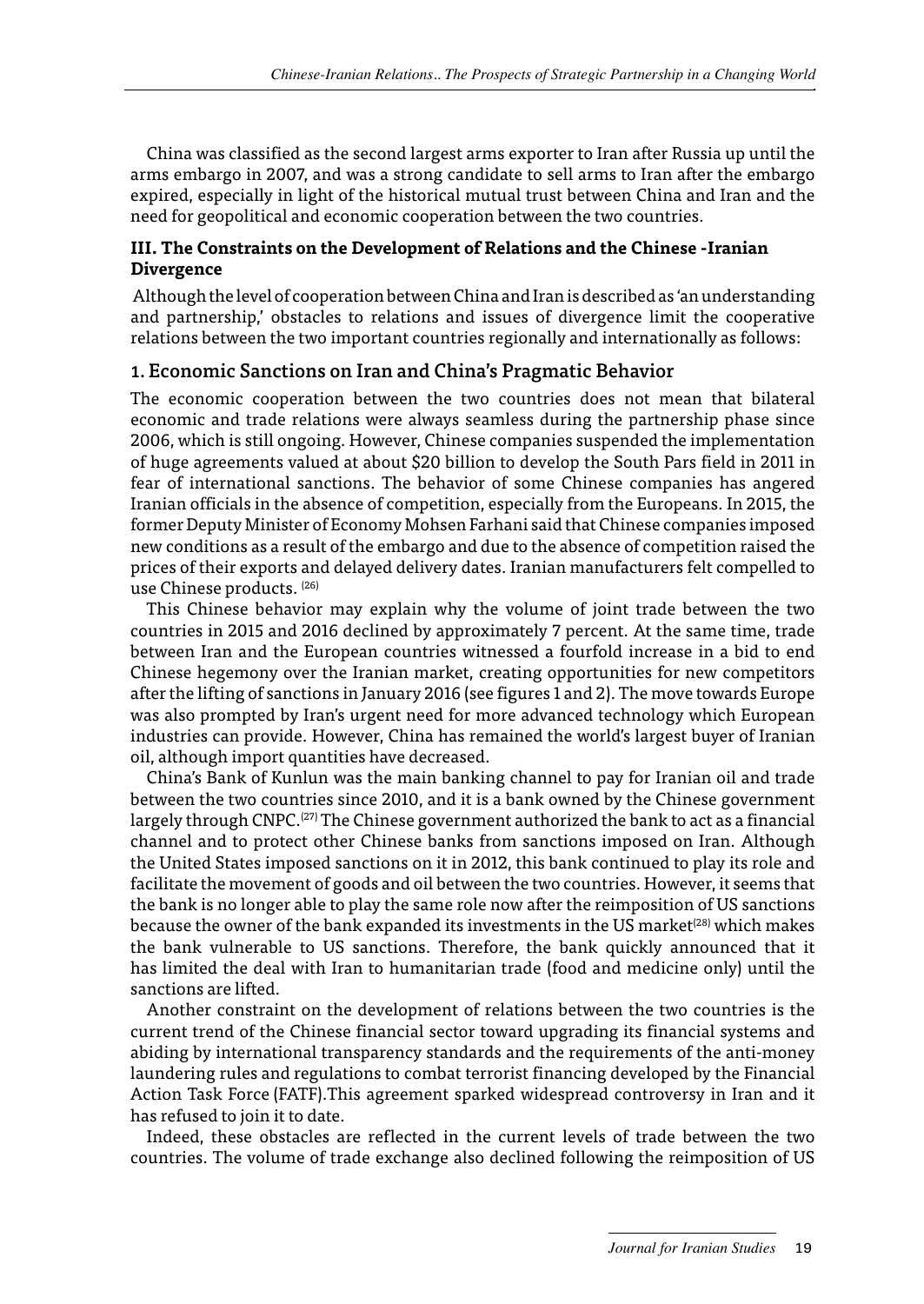sanctions. In January 2019, Iran's exports to China decreased by about 50 percent compared to the same month in 2018, while China's exports to Iran decreased by about 60 percent during the same period. Thus, if China does not find alternative ways to trade safely with Iran such as dealing with small banks, the volume of economic and trade cooperation between them will surely decrease even more, according to statements by Chinese officials.(29)

#### 2. The Divergent Economic Interests With the United States

There is a difference between China and Iran in relation to their economic interests with the United States. While China has extensive economic and trade relations with the United States, Iran's economic relationship with the United States has come to a halt. The Chinese approach to dealing with the American position on Iran is determined somewhat by Washington's desire to maintain strong trade relations with China. However, Iran cannot adopt a similar approach to China in dealing with the United States due to the complete severance of US-Iranian ties.

#### 3. The Divergence in Foreign Policy

While revolutions erupted in both countries leading to a decline in Western values in the two countries, China did not adopt revolutionary thinking to drive its foreign policy. Rather, its foreign policy shifted to depend on pragmatism as the international system shifted to unipolar leadership with national interests taking center stage in international relations instead of ideological differences. China's major concern is economic development, from any source and by any means, whether assistance is provided by the former Communist Russia, and imperial Japan that attacked it in the past, or the United States, China's current rival. Here, the statement of Deng Xiaoping holds deep resonance, "I don't care if the cat is black or white, so long as it catches mice." $(30)$  This approach has prompted China to engage in cooperative relations with various international actors including the United States and Israel, the archenemies of Iran. Thanks to its cooperative policies, China's economy is ranked second in the world. However, Iran relies on a revolutionary, ideological approach.

The revolutionary and ideological approach, the expansionist theory of the Guardianship of the Islamic Jurist, has been one of the most important drivers of Iranian foreign policy since 1979 via which Iran identifies its allies and opponents. This has created hostilities with many countries at the regional and international levels, which has prompted Iran to enter into conflictual and confrontational relations with many countries in the region and the world and to sever its relations with the United States and Israel. Iran has also turned into a country which suffers from economic crises and international isolation due to its interference in the internal affairs of other countries as well as it not respecting the principle of good neighborly relations and national sovereignty due to its revolutionary alignment as mentioned in its constitutional provisions, in particular Article 154.<sup>(31)</sup>

#### 4. Divergent Views Over Middle Eastern Issues

There are divergent views over issues such as nuclear proliferation and Iranian threats to close the Strait of Hormuz. Beijing rejects the proliferation of nuclear weapons in general because of its potential catastrophic impact on Chinese international commercial interests and oil tankers coming to China, as well as Iranian threats to close the Strait of Hormuz to oil tankers coming to China through it or to Chinese merchant ships loaded with goods. If this strait is closed, China will inevitably be harmed.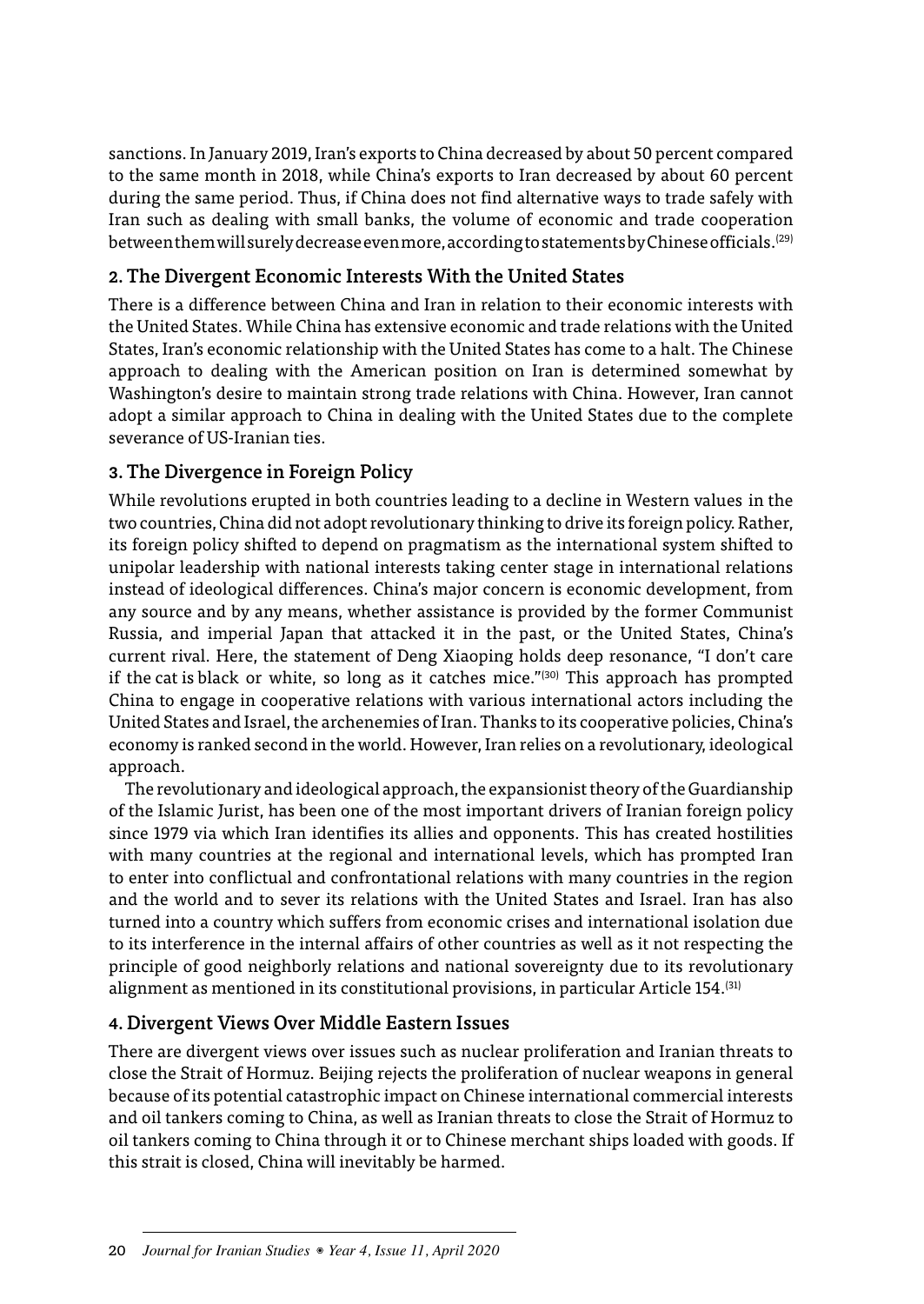#### <span id="page-17-0"></span>**IV. Iran as a Bargaining Chip Between China and the United States**

With the end of the second decade of the third millennium – a decade which was full of unprecedented transformations in contemporary history – there were milestones with a more polarizing impacr among international units. At the end of this decade, the American demand to extend the arms embargo on Iran under Security Council Resolution 1747 faced a Chinese and Russian veto. This was due to the growing intense polarization and sharp divergent interests of the permanent members of the Security Council since the American withdrawal from the nuclear agreement in 2018.

A great deal of analysis reveals that the Chinese veto blocking the extension of the arms embargo on Iran is due to several factors, most importantly as follows:

A. China rejects the US strategy of maximum pressure against Iran and it still complies with the agreement which stipulates the lifting of the arms embargo in October 2020.

B. The United States ignited a trade war against China at the beginning of 2018 by imposing tariffs directly on Chinese imports and through sanctions on China's major energy suppliers.

C. Some intelligence reports indicated that Beijing and Moscow concluded arms deals with Iran that will be implemented as soon as the embargo expires<sup>(32)</sup> which will provide China and Russia with billions of dollars. In that case, how can the two countries be discouraged from using the veto to extend the embargo, especially after Deputy Foreign Minister Sergei Ryabkov announced that Moscow will not accept the extension of the ban?

D. There is a shift in international power levels, contrary to what prevailed at the beginning of the century. The great power difference was in favor of the United States over the rest of the international actors. By 2020, this is completely different because the power difference has declined dramatically among the international actors, as China and Russia have taken up advanced positions in the international system as was indicated by their responses/reactions to the outbreak of the coronavirus in 2020.

The factors prompting the Chinese or Russian veto on the decision to extend the arms embargo may seem logical and increase the issue's complexity while making it more difficult for the United States to exert pressure to extend the embargo. The decision to extend the embargo depends on the price Washington is willing to pay, which will not be low, to Russia and China to discourage them from using the veto against the decision. China and Russia in 2020 are not in the same position as they were in 2000 in terms of their level of influence in international affairs.

The Russians refused to extend the embargo on Iran. The Russian Foreign Ministry noted in March 2020, "It was said in Congress that the United States will try to persuade Russia and China not to veto the draft UN resolution on extending the arms embargo on Iran. But there is no use in raising this issue." In its statement, the ministry added, "The United States presents its multibillion dollar arms deliveries to the Middle East."(33) This statement was a very important sign of reciprocity on the issue of selling arms to the region's countries, but there is a great difference between selling weapons to responsible countries that use them to deter threats and to irresponsible countries such as Iran that use them as a direct threat.

Therefore, American calculations to achieve international consensus on the issue have become overly complicated. The fluctuating European position to extend the ban has further complicated US calculations as indicated by Russian Deputy Foreign Minister Sergei Ryabkov. He said, "European countries that signed the deal – including Britain, Germany and France – do not have the intention to refer Iran's file to the Security Council."(34) How will these countries agree to extend the embargo on arms sales to Iran which conflict with the terms of the nuclear agreement while opposing the American withdrawal from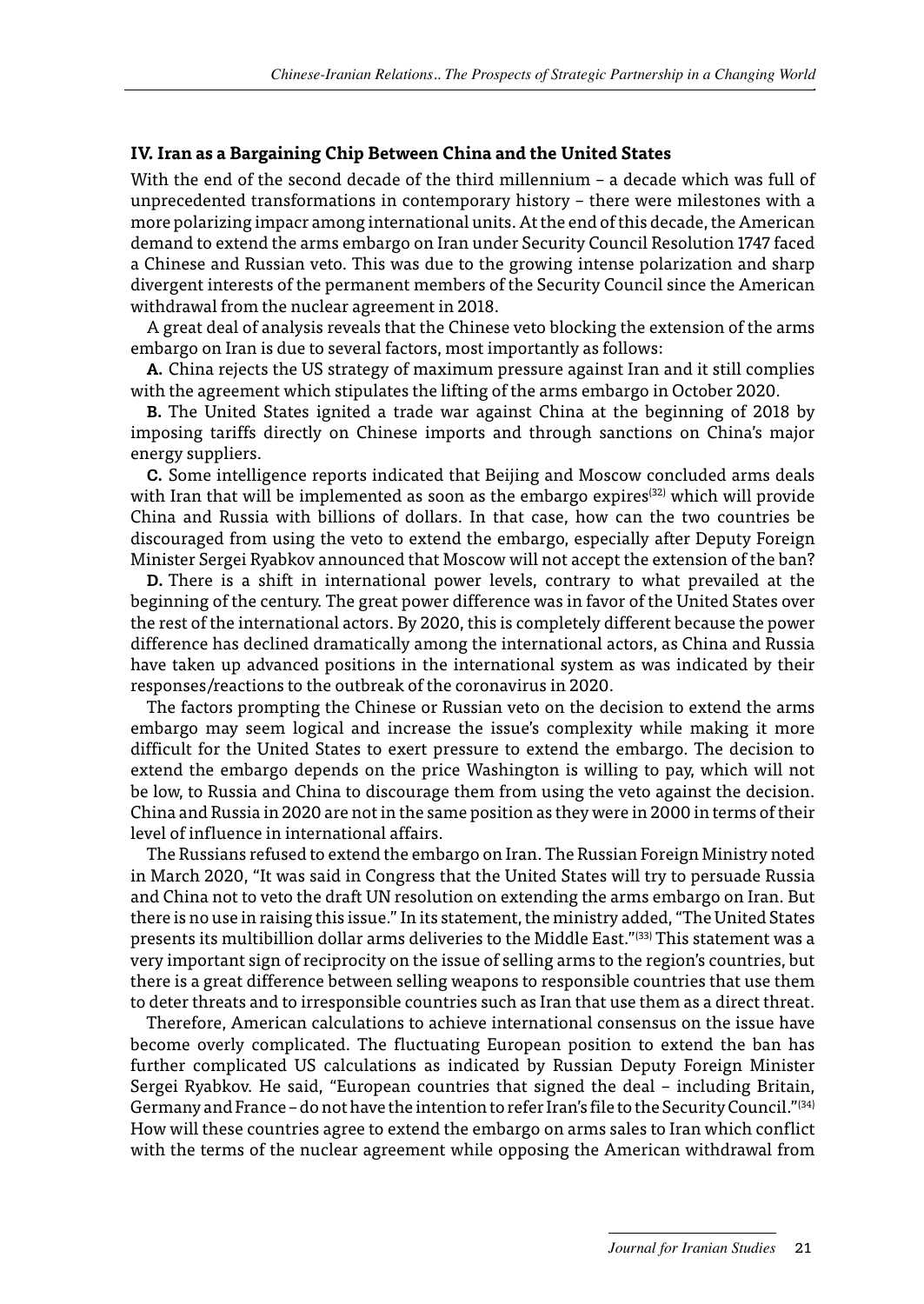<span id="page-18-0"></span>the agreement and seeking to create a cooperation mechanism with Iran to discourage it from withdrawing from the nuclear agreement? This is what the US secretary of state acknowledged by saying, "If we are unable to urge others to act, we will consider closely all options to achieve that."(35)

Hence, the issue is mainly related to what Washington will offer to the signatories of the nuclear agreement to achieve an international consensus to extend the embargo. This is difficult under an American administration that adopts inflexible policies on outstanding issues. The US administration may threaten further sanctions against China and hold it responsible for the potential risks of Iran's growing power that threatens the security of the region which China relies on to import oil. China is concerned about Iran's growing power, which increases the Iranian threat and harms Chinese interests. The next few months will reveal whether the decision to extend the arms embargo on Iran is accepted or rejected. The whole issue has become extremely complicated and unclear.

#### **V. Conclusions**

In light of the determinants of strength in Chinese and Iranian relations and their cooperation and divergence, the Chinese position on the UN arms embargo canbe reviewed as follows:

#### 1. Success in Building Multifaceted Strategic Relationships

What brings China and Iran together is far greater than cooperation in the spheres of energy and trade. Chinese-Iranian cooperation is also linked to the central goal of Chinese foreign policy; to spread its influence peacefully across the world and transform the international system to a multipolar one, ending US hegemony over the international system and gaining a foothold in the Middle East which will limit American influence and serve Chinese interests. Iran is thus important to China in the region, and even to the Silk Road project generally. Even if it is a cross-border trade route, it is one of the most important Chinese mechanisms to pull the rug out from under American feet to end its international domination. This road is also associated with the Iranian goal to reduce US hegemony and to gain a reliable international ally that can counterbalance the United States and limit its pressure and serve as a source of international protection.

#### 2. Establishing a Relationship Outside the Boundaries of American Influence

American options and pressure cards toward China to reduce the level of its relations with Iran have limited influence. The United States' use of penalties against Chinese companies and trade have become ineffective due to China's economic strength, which is ranked second in the global economy, and its political weight, veto power, and growing military budget which has reduced the gap in in military expenditures between international powers. Successive US administrations have failed to shape China's approach in dealing with the Iranian file to serve US policies and sanctions on Iran.

#### 3. A Permanent Economic Relationship and Greater Gains for China

Chinese-Iranian trade cooperation will continue to exist in the future, and could be developed further, provided that safe mechanisms are established for financial exchange between the two countries. Banking obstacles will undoubtedly hinder the increase in the volume of trade exchange between the two countries unless China succeeds in finding alternative ways to continue working with Iran through a group of small Chinese banks. It is possible that economic relations will tend to serve Chinese interests more than Iranian interests as long as US economic sanctions remain in place. China's growing role within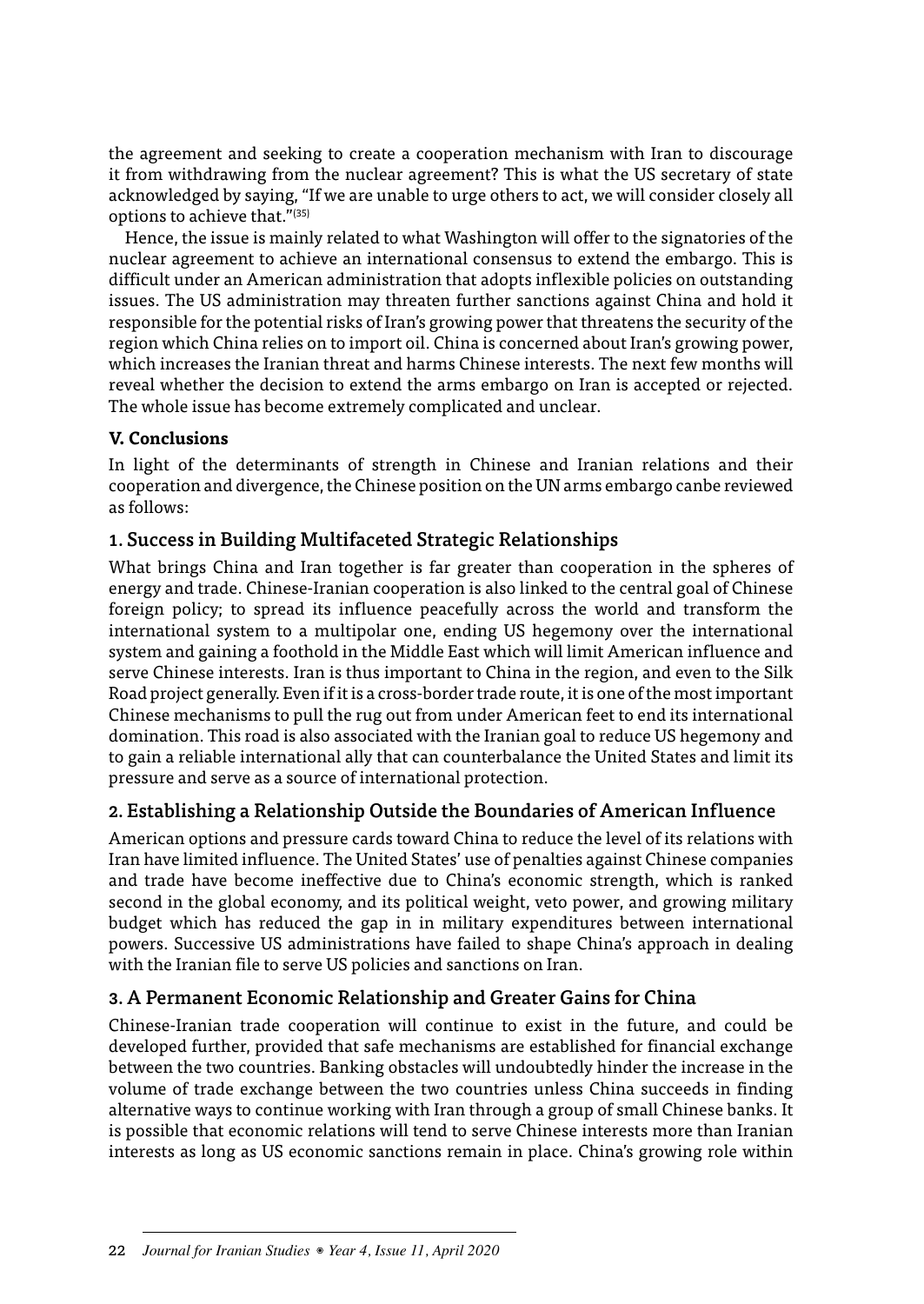<span id="page-19-0"></span>the Iranian economy will increase its influence over Iranian decision-making, particularly in light of the limited alternatives and options available to Iran. This may result in the Iranians being in a weaker position in relation to trade negotiations between the two parties. Iran will also have to accept lower quality technology and equipment for its oil and industrial sectors, compared to fleeing European investments, which will ultimately impact the competitive nature of Iranian products. On the other hand, for China, the period of US sanctions on Iran will be a good opportunity to obtain more concessions in relation to the purchase of Iranian oil and the development of gas production and exports in its favor in addition to trade and securing investment opportunities in the Iranian market.

#### 4. Iran's Failure in Taking Advantage of the Chinese Model

Despite the strong strategic relations between China and Iran, and that China is Iran's closest international ally, the latter failed to benefit from the former in seeking the ideal scenario to build strength and achieve its goals without being involved in conflict. The time period of China's economic transformation almost coincides with the rule of the supreme leader in Iran. The Chinese experience was initiated by Deng Xiaoping in 1978, while Iranian clerics tightened their grip on power after the revolution in 1979. China gave up the ideological dimension in its foreign policy more than 40 years ago because this dimension led it to adopt a confrontational position against many countries of the world and placed it on the list of the world's poorest countries. China adopted the pragmatic dimension that turned it into the world's second-largest economy. Nevertheless, Iran did not learn from China's approach and upheld the ideological dimension after China abandoned it due to its catastrophic repercussions on its internal and external conditions which created conflictual relations with many regional and international powers. Iran now experiences what China did four decades ago, despite the changes in the regional and international systems.

#### **Conclusion**

Considering the foregoing, it can be said that it is difficult to influence Chinese-Iranian relations. It seems that any change is is dependent on the nature of the their political systems and the extent of their mutual strategic, geopolitical, economic, and military need for each other. This is in addition to the escalation of US-Iranian tensions toward war. This scenario is difficult to envision given the disastrous consequences of war for all the parties concerned. This makes the cost for China to maintain its relations with Iran very high compared to Beijing lowering the level of its relations with Iran. In the absence of these unlikely changes, China will maintain its stance on Iran and its refusal to withdraw from the nuclear agreement and the economic sanctions imposed on Iran.

As much as China recognizes the importance of Iran as a reliable trade and political ally in the Middle East, Beijing also understands that insecurity in the Arabian Gulf will inevitably risk its interests with the United States in the strategic and vital Arabian Gulf region. Instability in the Middle East threatens Chinese trade ships and energy supply lines, making China prefer the collective security option in the Arabian Gulf in light of the strategic importance of the Gulf states and Iran to China. China is making efforts to secure energy resources from the Caspian region as an alternative to Middle Eastern oil. Therefore, Iran is a vital link for the transit of oil pipelines to transfer energy from the Caspian region to China, indicating that China has a strong interest in maintaining a strong strategic partnership with Iran.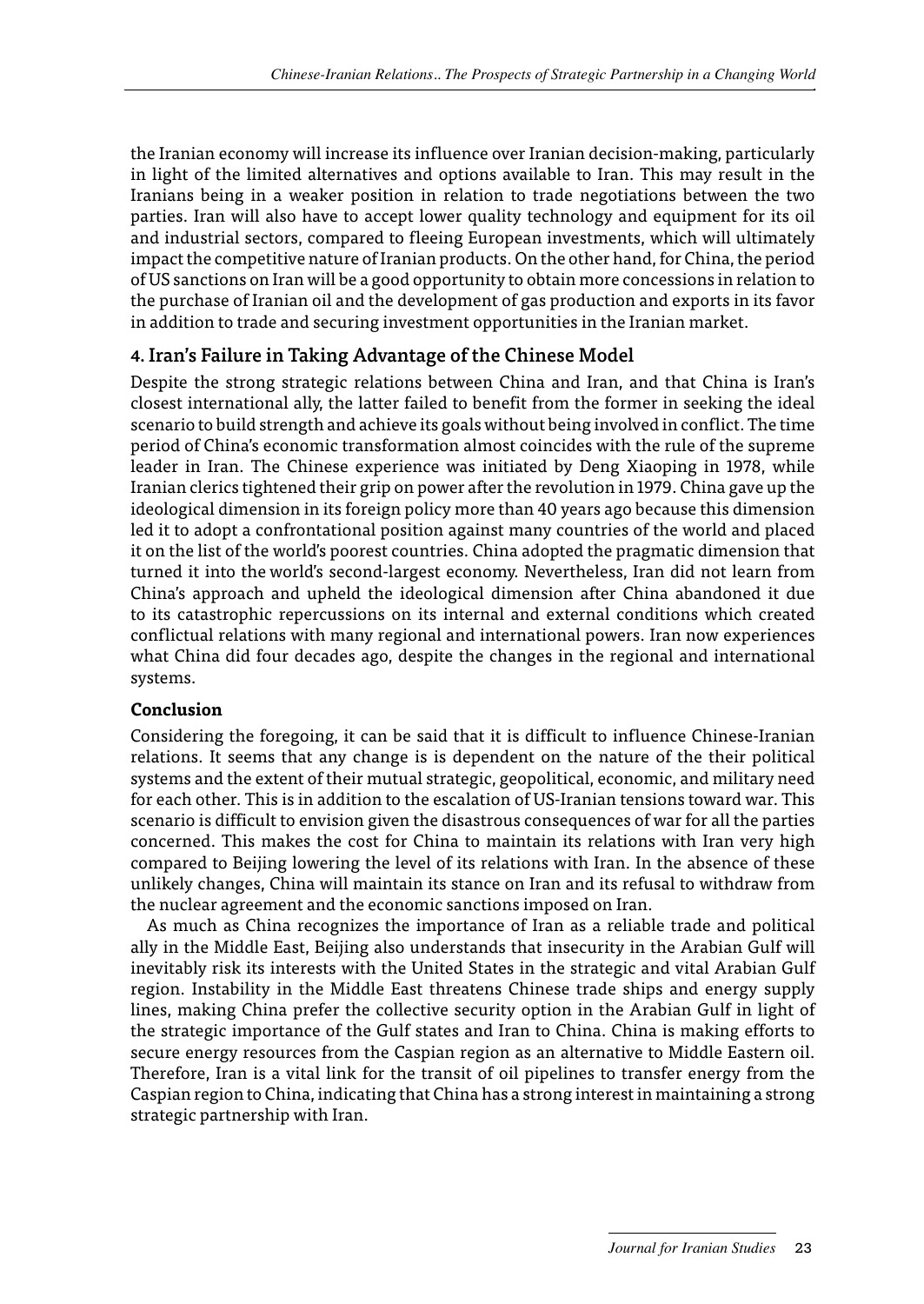### **Endnotes**

(1) Bonnie Girard, "The History of China and Iran's Unlikely Partnership," *The Diplomat,* accessed April 24, 2020, https://bit.ly/36eICiZ

(2) Peter Mackenzie, "A Closer Look at China-Iran Relations , Roundtable Report," *CNA China Studies*, accessed April 24, 2020, https://bit.ly/2Re0Coj

(3) Scott Harold and Alireza Nader, "China and Iran: Economic, Political and Military Relations," *RAND Center for Middle East Public* Policy, OP-351-CMEPP, 2012, accessed April 30, 2020, https://bit.ly/3dVrDot. (4) "Trump Abandons Iran Nuclear Deal He Long Scorned," *The New York Times,* accessed April ,24 2020, http://cutt.us/ZCmVd

(5) "Iran Proven Oil Reserves by Country (2020)," *Global Fire Power*, accessed April 2020 ,30, https:// bit.ly/2KVaZJ4

(6) "Rouhani Reveals the Oil Fields in Astan, Khuzestan," *BBC (Persian)*, April 2020 ,30 accessed, May 2020 ,26, ، https://bbc.in/2Wqj91l.

(7) "The Syrian Badia War Conceals a Conflict Over the Silk Road Crossings and Oil and Gas Fields," *ERM News, May 31, 2017* accessed April 20, 2020, https://bit.ly/36uaNu9

(8) "Iran, China Sign 17 Cooperation Documents/ Issuing 5-Point Statement on Tehran-Beijing Strategic Partnership," accessed April 20, 2020, https://bit.ly/3c3tB4F. [In Persian]

(9) Harold and Nader, "China and Iran: Economic, Political and Military Relations," 4.

(10) Abdelraouf Mustafa Jalal, "The Rise of China and American Encirclement Policies," (Cairo: Egyptian *Visions Magazine*, al-Ahram Center for Social and Historical Studies), no. 58 (November 2019): 16-22.

(11) "2018 Military Strength Ranking*,*" *Global Fire Power*, accessed April 2020 ,30, https://bit.ly/3d33GeP (12) "How We are Organized," *Asian Infrastructure Investment Bank AIIB*, accessed May 2020 ,20, https://bit.ly/3eexdlV

(13) John W. Garver, *China and Iran: Ancient Partners in a Post-Imperial World* (Abu Dhabi: The Emirates Centre for Strategic Studies, 2009), 357. [In Arabic].

(14) Ibid., 368-369.

(15) *"Direction of Trade Statistics, Exports, FOB to Partner Countries*," *IMF,* accessed May 26, 2020 *https:// bit.ly/2yxv85.*

(16)\* In October 2019, China withdrew from the project, but China will unlikely leave the Iranian oil market, especially the field of natural gas production, which it pays particular attention to in order to reduce its high level of air pollution.

 $(17)^*$  The first stage of the sanctions were imposed on August 6, 2018, including on Iran's dealings in the US dollar, the mineral trade and spare parts . The second stage was imposed on the buyers of Iranian crude oil and its derivatives on November 4 of the same year. Other sanctions related to transportation, insurance and ports.

(18) "China Backs Iran Nuclear Deal as United States Walks Away, but Could it Be a Costly Decision?" *South China Morning Post,* http://cutt.us/FfGke

(19) "Russian President Vladimir Putin Meets Iran Supreme Leader," *RT Arabic,* accessed May 20, 2020, http://cutt.us/szW2z

(20) John W. Garver, "Is China Playing a Dual Game in Iran ?"accessed May 20, 2020, http://cutt.us/ **Wneyt** 

(21) "Chinese President: We Are Willing to Cooperate With Iran Despite the Changes in Regional and International Conditions," Italian news agency *Aki,* accessed April 20, 2020, https://bit.ly/35Y8U93

(22) David Albright and Andrea Stricker, "Iran's Nuclear Program," *United States Institute of Peace, The Iran Primer,* October 6, 2010, accessed May, 20.2020, https://bit.ly/2zaIVer.

(23) Robert F. Worth and C. J. Chivers, "Seized Chinese Weapons Raise Concerns on Iran," *The New York Times*, March 2, 2013, accessed April 20, 2020, https://nyti.ms/3icW6Rf.

(24) "China Opens Missile Plant in Iran," *UPI,* April 23, 2010, accessed May 2020 ,20, https://bit. ly/2EciHMb

(25) Mervat Zakaria, "Will China strengthen Iranian Military Capacity in 2020?" *Arab Center for Research and Studies*, January 26, 2020, accessed May 20, 2020, https://bit.ly/3chsCi1

(26) Najmeh Bozorgmehr, "China Ties Lose Luster as Iran Refocuses on Trade With West," *Financial Times,* September 23, 2015, accessed May 2020 ,20, https://on.ft.com/2ViDKGl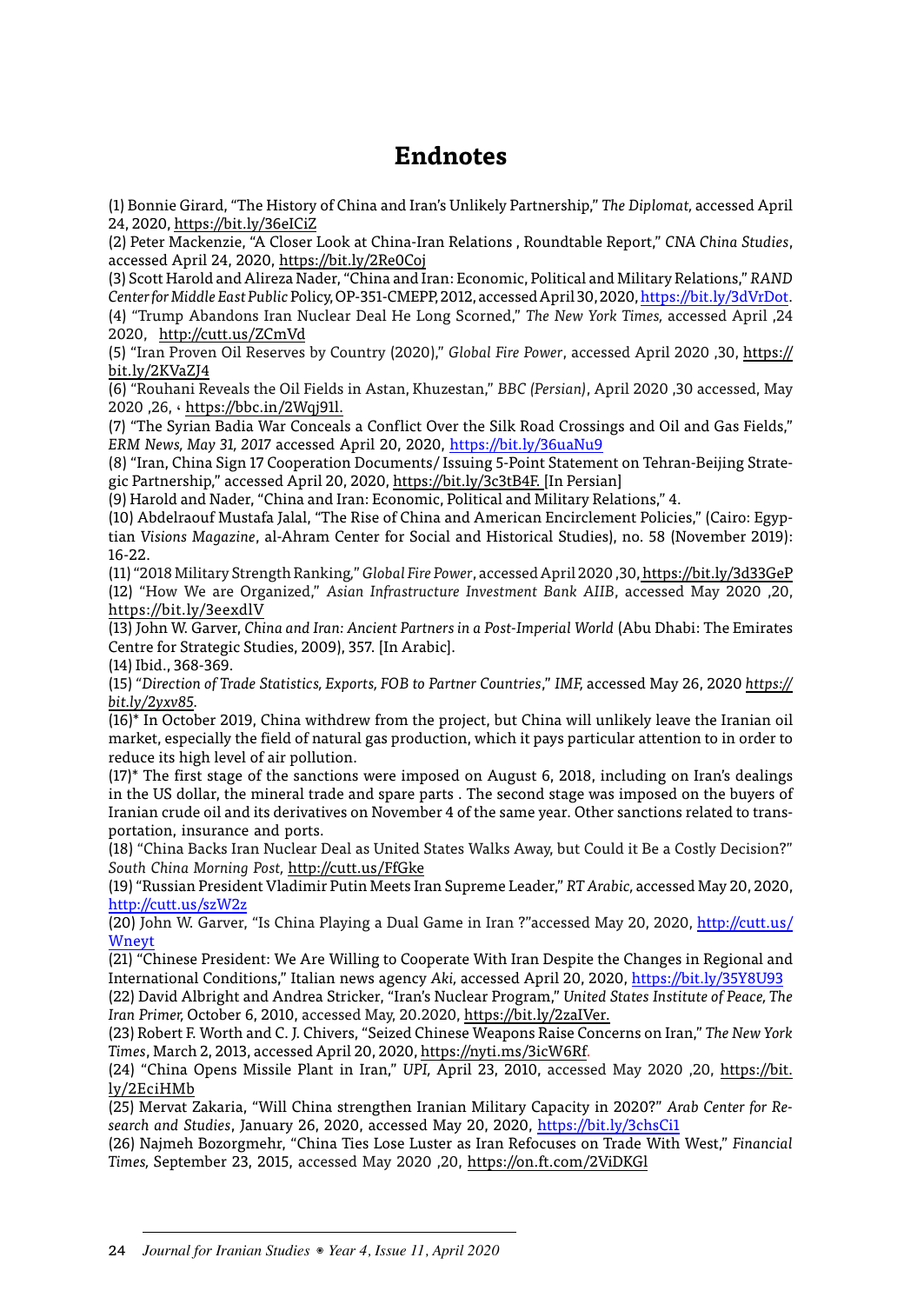(27) "Banking Restrictions Take Toll on China-Iran Trade," *Financial Tribune,* accessed May 20, 2020, https://bit.ly/2P9Vdgu

(28) Esfandyar Batmanghelidj, "Why China Isn't Standing By Iran," *Bloomberg,* March 1, 2019, accessed May 2020 ,20, https://goo.gl/8haF3h

(29)

 "Disconnecting the Link Between the Company and the company," *Mashregh News*, accessed May 26, 2020, https://bit.ly/33PWi1s.

(30) Ibrahim al-Akhras, *China Ideological Background and Pragmatic Utilitarian,* (Cairo: Dar al-Ahmadi, 2006), 67-106.

(31) The Constitution of the Islamic Republic of Iran , Article 154.

(32) Anton Mardasov, "Iran's Military After UN Arms Ban Ends?" *Al-Monitor,* March 9, 2020, accessed April 20, 2020, https://bit.ly/3dHEjPF

(33) "Arming Iran: New Conflict Between the United States and Russia," *Riyadh Post*, March 10, 2020, accessed April 20, 2020, https://bit.ly/2yTNLk7

(34) Ibid.

(35) "US Secretary of State: We Are Considering All Options to Extend the Arms Embargo on Iran," *Monte Carlo International*, 29 April, 2020, accessed April 30, 2020, https://bit.ly/35RVnzA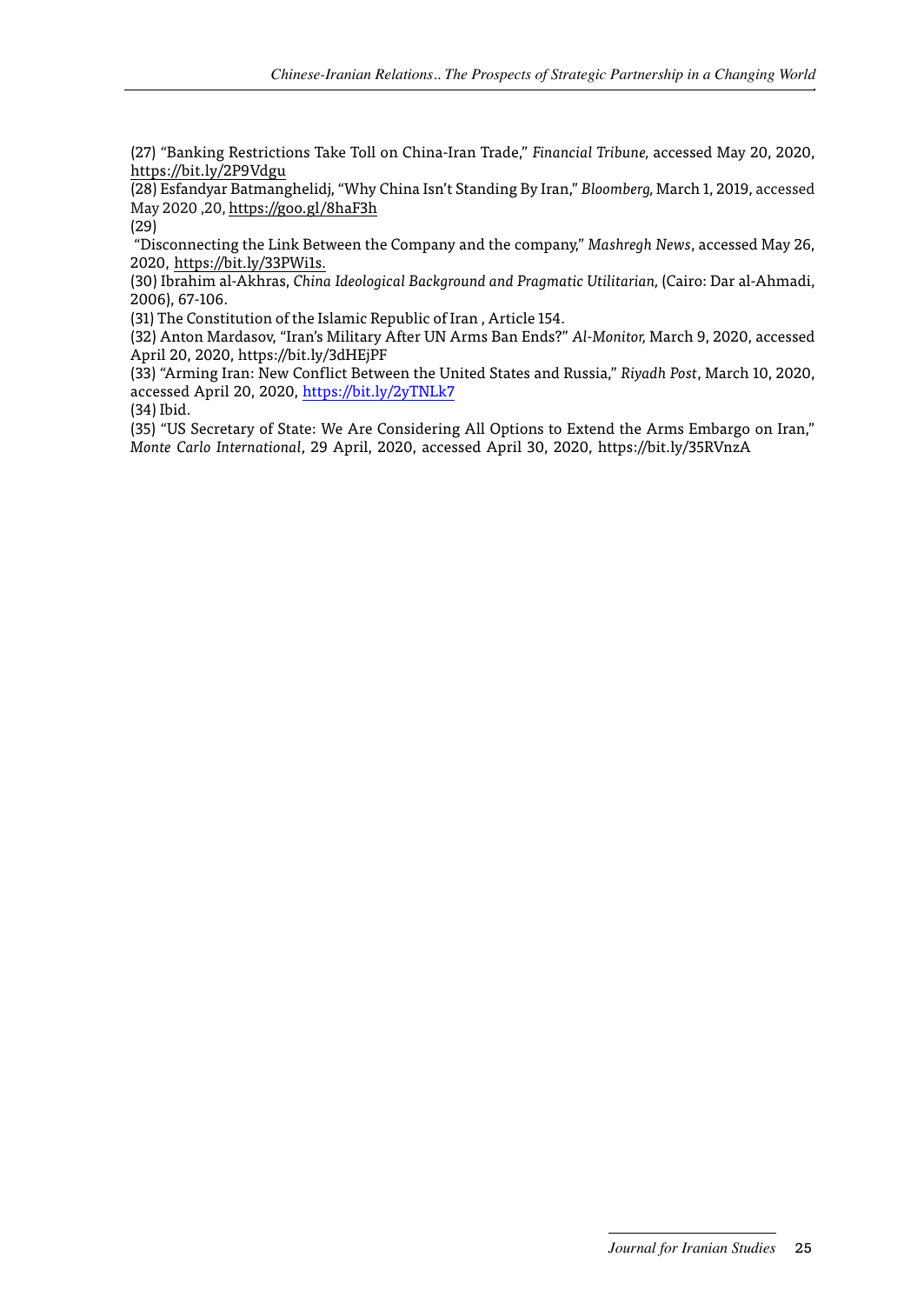# ABOUT RASANAH

INTERNATIONAL INSTITUTE FOR IRANIAN STUDIES



VISION World leadership in comprehensive Iranian studies

#### MISSION

The International Institute for Iranian Studies (Rasanah) is a nonprofit think tank, committed to providing a comprehensive insight into Iranian affairs, at the domestic, regional and international levels, through adopting rigorous research methods in all of its publications and by hiring qualified researchers from around the globe.

#### VALUES OF IIIS

» Objectivity: To reach trust of audience through the quality of its products.

» Professionalism: To execute tasks with high-efficiency.

» Quality: To commit to the standards of workmanship.

» Commitment: To provide service in timely manner.

» Competitiveness: To achieve distinction of service compared to similar institutes.

#### GOALS OF IIIS

International Institute for Iranian Studies aims at achieving the following goals: 1. Provide strategic studies and reports about internal and external Iran-related affairs.

2. Provide forward-looking studies about Iranian internal affairs.

3. Conduct in-depth studies about Iran's relationships with the rest of the world.

4. Establish scientific partnerships with similar think tanks existing on local, regional and international scales, while contributing efficiently to workshops, conferences, discussion events relevant to Iranian affairs.

5. Provide comprehensive and specialized training circles in Iran-related affairs.

6. Train and qualify journalists and researchers interested in Iranian affairs.

7. Deliver basic and advanced courses in Persian language.

8. Publish visual and audible media products in relation to Iranian affairs.

#### *VISIT US*

#### WWW.RASANAH-IIIS.ORG